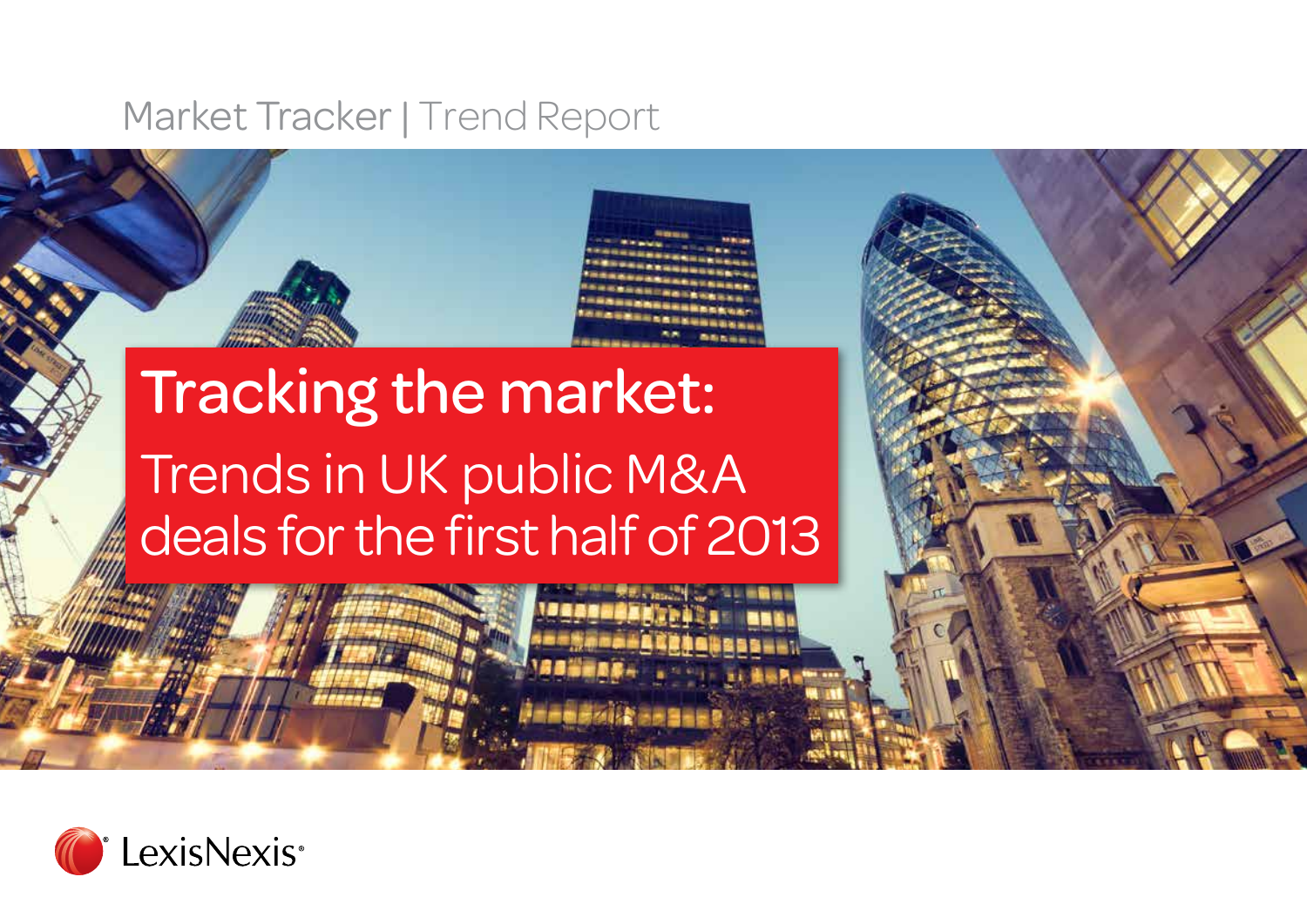### Index

Background and research approach

| 1.                                      |                                                                |  |  |
|-----------------------------------------|----------------------------------------------------------------|--|--|
| 2.                                      | Target response:                                               |  |  |
| З.                                      |                                                                |  |  |
| 4.                                      |                                                                |  |  |
| 5.                                      | Private equity bidders:<br>public to private transactions9     |  |  |
| 6.                                      |                                                                |  |  |
| 7.                                      | Competing and potential competing bids  12                     |  |  |
| 8.                                      |                                                                |  |  |
| 9.                                      | Put up or shut up ("PUSU") regime 14                           |  |  |
|                                         | 10. Possible offer outcomes:<br>announcements vs withdrawals15 |  |  |
| 11.                                     | Inducement fees and other<br>offer-related arrangements 15     |  |  |
| 12.                                     |                                                                |  |  |
|                                         | 13. Disclosure of bidder's intentions 17                       |  |  |
|                                         | 14. Employee representatives' opinions18                       |  |  |
|                                         | 15. Pension scheme trustees' opinions19                        |  |  |
| List of deals included in the report19  |                                                                |  |  |
| Lexis®PSL Corporate   Market Tracker 20 |                                                                |  |  |
|                                         |                                                                |  |  |

# Tracking the market: Trends in UK public M&A deals for the first half of 2013

### Background and research approach

LexisNexis conducted research to examine current market trends in respect of UK public M&A deals in the first half of 2013. We reviewed a total of 24 transactions that were subject to the Takeover Code ("the Code"), 17 of which were firm offers (three for Main Market companies, 14 for AIM) and seven of which were possible offers (six for Main Market companies, one for AIM). There has been a greatly reduced deal flow when compared with the previous year, although a number of deals that have completed in 2013 are sizeable.

This report aims to provide an insight into the dynamics of public M&A activity within the UK. The study focuses on market trends for Q1 and Q2 of 2013 (1 January – 30 June 2013) based on a detailed analysis of public M&A deals that have been the subject of announcements within this period, whether firm or possible. A number of trends emerged; among them were the continued preference for schemes of arrangement on the larger deals, the decline in the level of takeover activity backed by private equity bidders, the increase in popularity of cash consideration and the granting of dispensations from disclosing market flex terms until the offer or scheme document is posted.

"The first six months of 2013 saw the continuing trend of reduced public M&A deal flow in the UK. Whilst a number of factors point to a likely increase in activity in the second half of the year, many prospective bidders remain reluctant to embark on a public M&A deal, against the backdrop of perceived full stock market valuations, adverse shareholder sentiment and perceived regulatory uncertainty and delay."

Piers Prichard Jones, Partner, Freshfields Bruckhaus Deringer LLP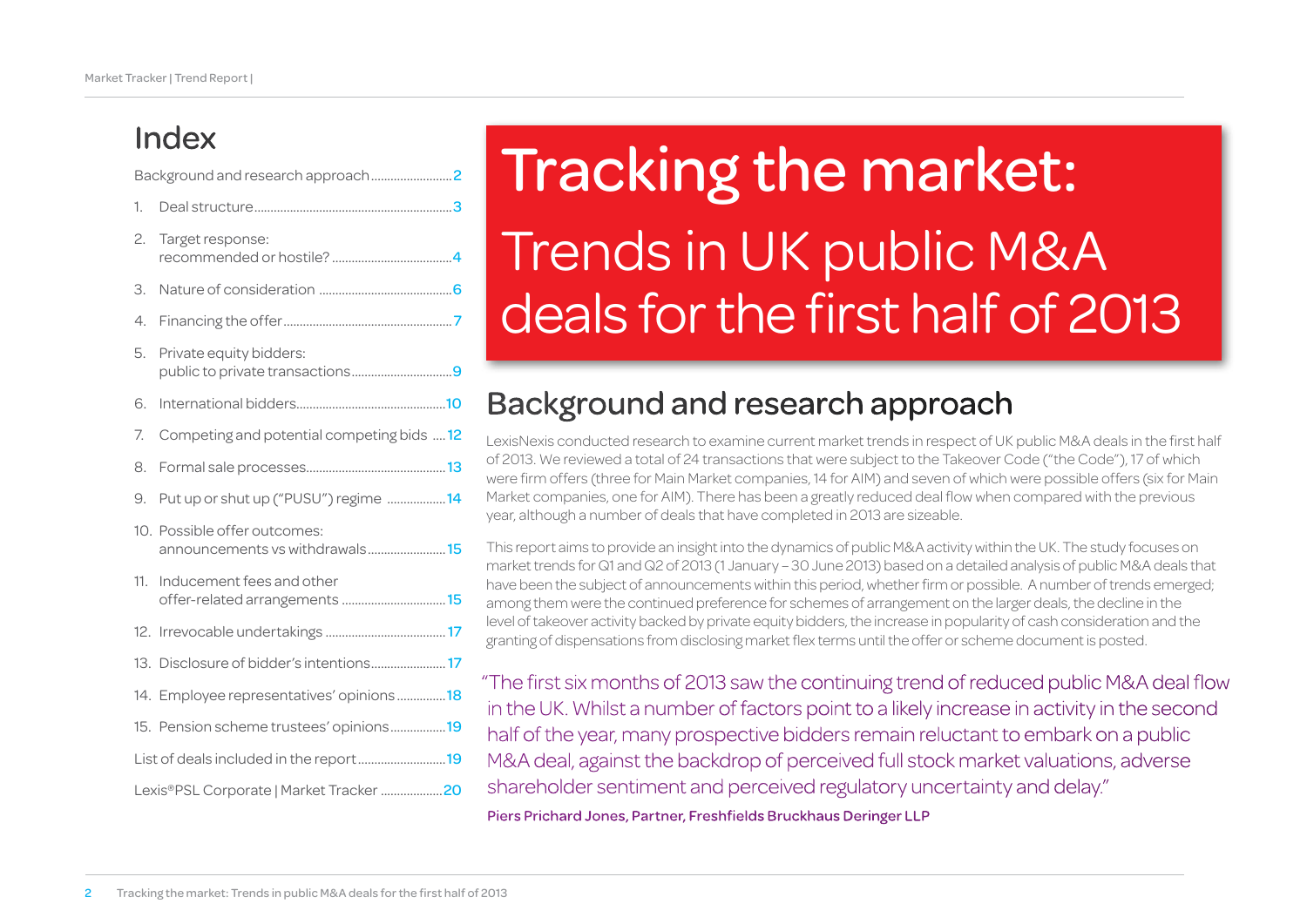### 1. Deal structure

#### Structuring the deal to suit particular circumstances:

Schemes of arrangement remain popular among bidders: of the 17 firm offers announced in the first half of 2013 which were subject to the Takeover Code (three for Main Market companies and 14 for AIM companies), six were by way of scheme of arrangement and one offer provided a right to elect to implement the deal by way of a scheme.



#### Deal size affects structure:

- In the first half of 2013, a scheme of arrangement was more often agreed where the deal was larger in size.
- Four out of five of the largest deals firmly announced in the first half of 2013 were structured by way of a scheme of arrangement. The remaining deal, valued at £3.04 billion, provided a right to elect to implement the acquisition by way of a scheme (*Alexander Machkevitch, Alijan Ibragimov, Patokh Chodiev, the State Property and Privatisation Committee of the Ministry of Finance of the Republic of Kazakhstan and Kazakhmys PLC for Eurasian Natural Resources Corporation PLC*).
- Of the remaining 12 deals, ranging between £1.07 million and £106.1 million in value, only two were structured as a scheme (*United Farmers Holding Company for Continental Farmers Group plc* and *The Parkmead Group plc for Lochard Energy Group PLC*) with the remaining ten, many of which were smaller transactions, structured by way of contractual offer.

## Schemes of arrangement generally remain the preferred form of offer on the larger deals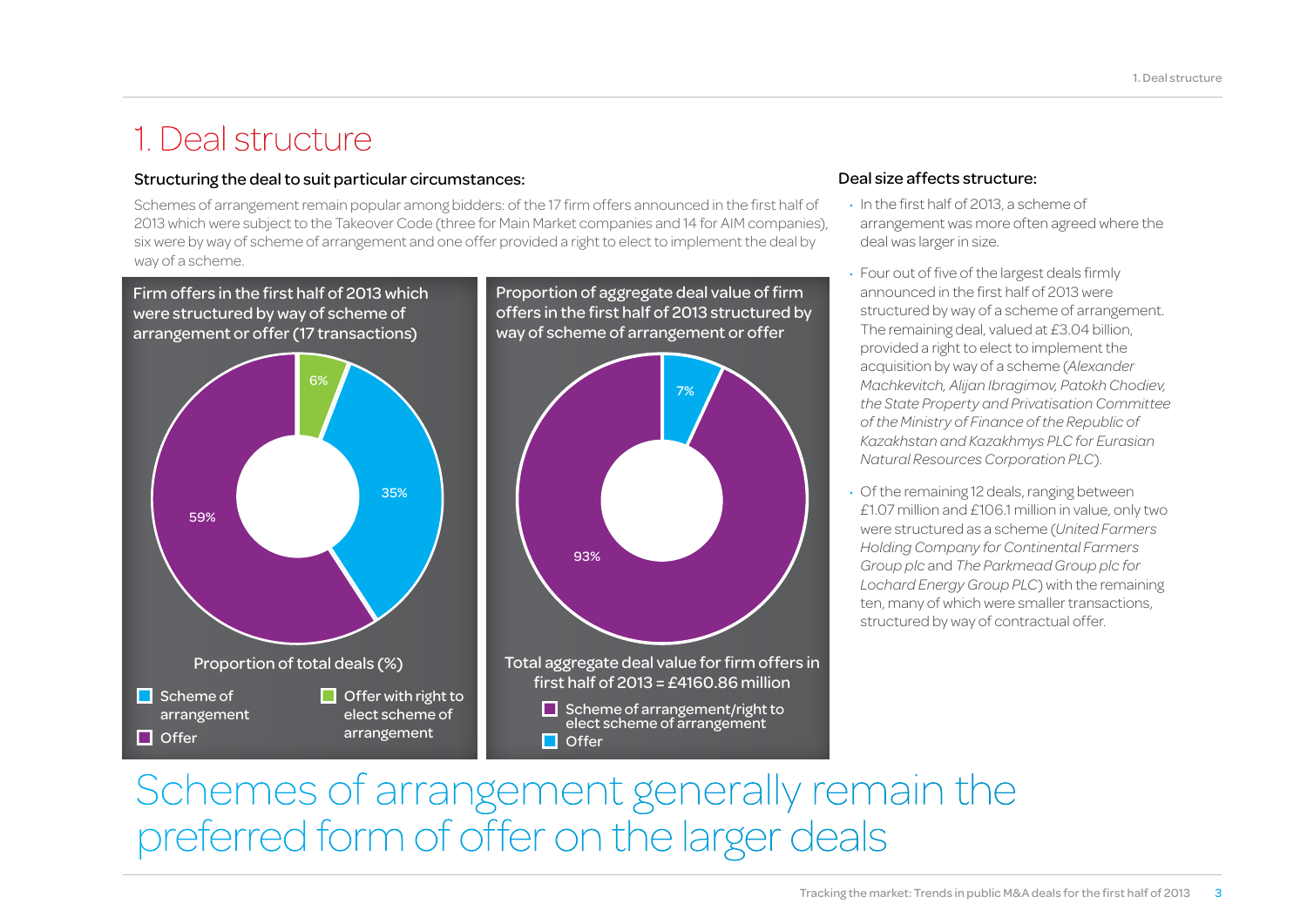### 2. Target response: recommended or hostile?

for most bidders in the first half of 2013. Of the 17 firm offers announced, 14 (82%) received a target company recommendation but only 13 (76%) of these retained the recommendation or, in the case of ongoing recommended offers, remain recommended as at 30 June 2013.

In one instance, the bidder's offer was initially recommended by the target board but was subsequently lost following the announcement of a more favourable competing offer (*Costain Group plc for May Gurney Integrated Services plc*). Those offers that did not gain favour with the target board from day one of the offer period were instead met with either an expressly hostile board (6%) or no definitive recommendation (12%).

Of the seven possible offers announced in the first half of 2013 that failed to progress to either a firm or a mandatory offer, three of the target boards were expressly hostile (43%) and three did not give a definitive response either way (43%). The most common reasons attributed to the target boards' rejections were due to the undervaluation of the target company, its underlying assets and growth prospects and offers being either opportunistic or highly conditional. For the remaining deal, the company put itself up for sale through a formal sale process (thus commencing an offer period), which it later terminated due to an absence of offers (*Ark Therapeutics Group plc*).

Of all 24 deals examined, both firm and possible, only 14 of these received express recommendations from the target board (58%). A recommendation by the target board had a significant influence on the ultimate success of a bid: all but one of the offers that received a recommendation from the target





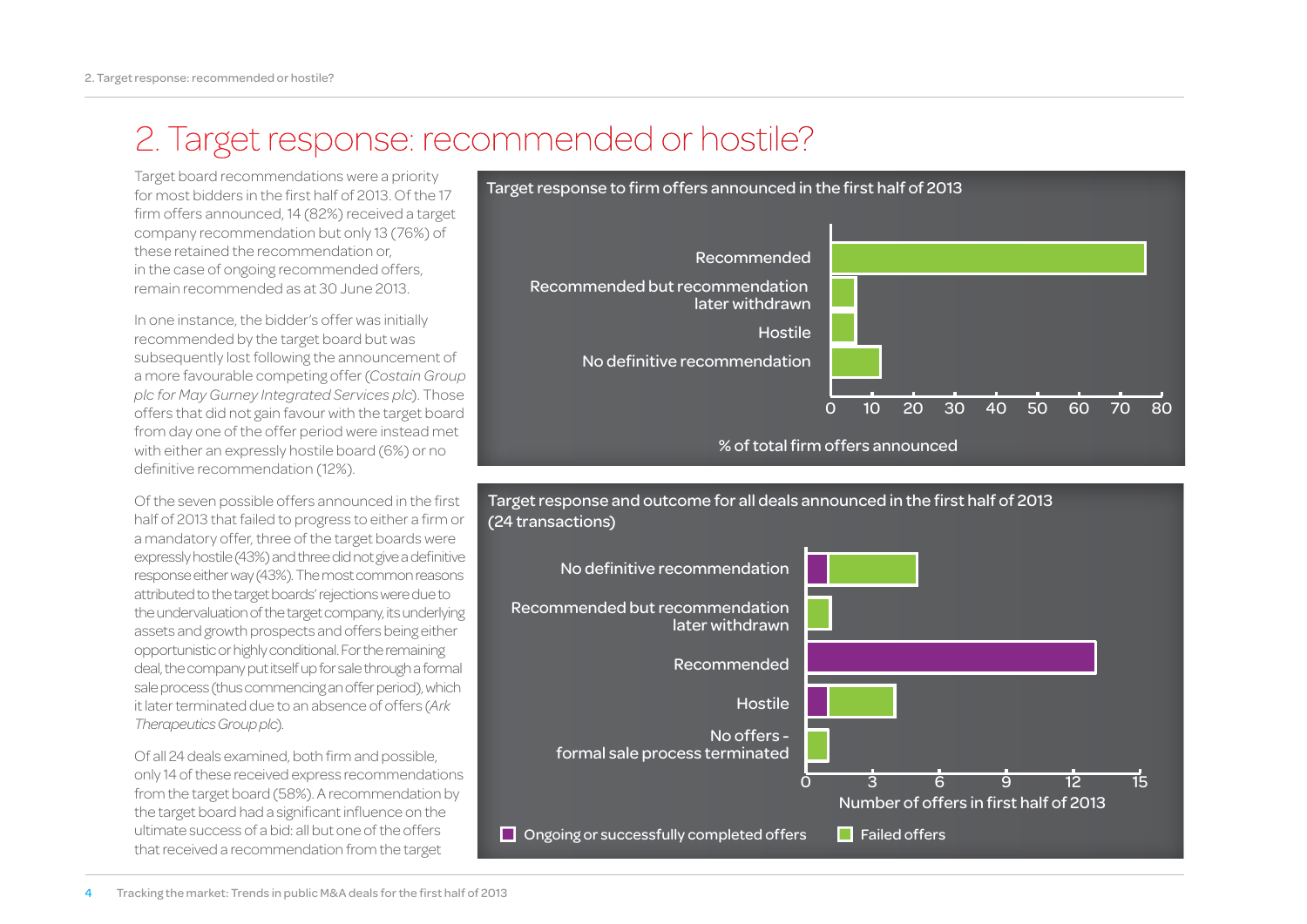board proceeded to completion (93%). The one recommended offer that did not complete, *Costain Group plc for May Gurney Integrated Services plc*, lost favour with the board following a higher competing offer and subsequently lapsed.

In comparison, only two out of ten (20%) offers that were either hostile or received no definitive recommendation from the target board proceeded to completion or were ongoing, as at 30 June 2013. Based on our findings, recommended offers are

therefore almost five times as likely to complete successfully as deals which are not recommended. In most cases where no definitive recommendation was given, the bid was in its early stages and the offer was withdrawn before the board could provide a response.

### Deals in focus

#### Hostile bid:

#### *Alexander Machkevitch, Alijan Ibragimov, Patokh Chodiev, the State Property and Privatisation Committee of the Ministry of Finance of the Republic of Kazakhstan ("Consortium") and Kazakhmys PLC for Eurasian Natural Resources Corporation PLC ("ENRC")*

The target board of Eurasian Natural Resources Corporation PLC was expressly hostile in respect of the offer by the Consortium. Following the announcement of a firm offer by the Consortium, the target board indicated that it considered that the offer materially undervalued ENRC, its underlying assets and growth prospects and therefore it could not recommend the proposed offer to the target shareholders at that level. Moreover, the board of Kazakhmys PLC (which had a 26 per cent shareholding in ENRC and was treated as a party to the offer for the purpose of the Code, following the ruling by the Panel Executive on the basis that Kazakhmys' shares were included as part of the consideration), publicly acknowledged that the offer may have undervalued the target but concluded that there was no prospect of obtaining improved terms.

Following acceptance of the offer by Kazakhmys pursuant to its irrevocable undertaking, and the offer then being declared unconditional as to acceptances, the Consortium indicated that

it hoped ENRC would reconsider the offer and recommend its shareholders to accept. As at 30 June 2013, the offer was still ongoing.

#### Offer recommended but recommendation subsequently withdrawn: *Costain Group plc for May Gurney Integrated Services plc*

An all-share offer by *Costain Group plc for May Gurney Integrated Services plc* was initially recommended by the target board when first announced in March 2013. The offer valued the target at £164.5 million. Following a significantly higher competing cash and share offer of £221 million by Kier Group plc, Costain's bid lost favour with the board and the recommendation was withdrawn. Consequently, Costain opted not to make a revised offer, citing the interests of its shareholders as the reason for its decision and instead allowed its offer to lapse.

#### No definitive recommendation: *Pyrrho Investments Limited for MWB Business Exchange plc*

In *Pyrrho Investments Limited for MWB Business Exchange plc*, the board welcomed the approach by Pyrrho as they considered that shareholders would get significantly greater value than under the existing

offer by Regus plc. Although the board did not give a definitive recommendation as to the merits of the offer, the board recommended that shareholders should await further developments and should take no further action in respect of their shareholding. Regus plc subsequently made a revised increased offer which was declared wholly unconditional in all respects.

#### No definitive recommendation: *Kimono Investment Holdings Limited and Mrs Susan Vandyk for Evolve Capital plc*

*Kimono Investment Holdings Limited for Evolve Capital plc* was another deal where no definitive recommendation was given by the target board. In this deal, only one of the target's directors was not a member of the concert party and thus the only director considered to be independent, for the purposes of the Code, to assess the merits or otherwise of the offer. The board did not consider it appropriate to give a definitive recommendation since they considered that the offer price did not reflect the value of the target. Accordingly, they suggested that shareholders should themselves carefully consider their own individual circumstances in determining whether or not they should accept the offer, in addition to considering the company's position, prospects and potential.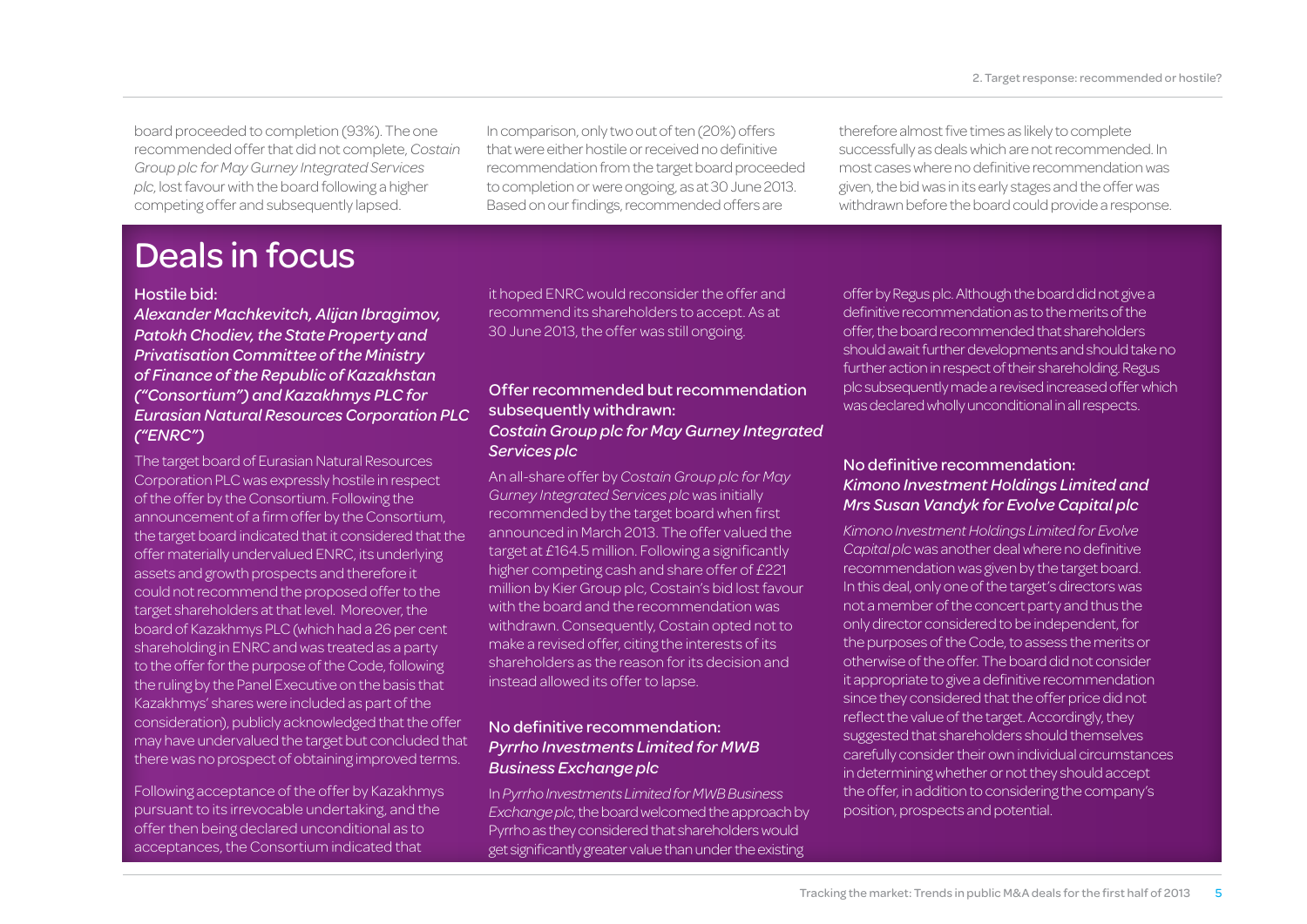### 3. Nature of consideration

The total value of those deals firmly announced in the first half of 2013 was £4160.86 million. Only one of the 17 firm offers announced had a deal value of over £1 billion, *Alexander Machkevitch, Alijan Ibragimov, Patokh Chodiev, the State Property and Privatisation Committee of the Ministry of Finance of the Republic of Kazakhstan and Kazakhmys PLC for Eurasian Natural Resources Corporation PLC*, where the deal was valued at £3.043 billion. The average deal value for this six month period was £244.76 million and the median deal value was £30.81 million, although the former is skewed slightly by the very high deal value of the offer for Eurasian Natural Resources Corporation PLC.

Of the 17 firm offers announced, three (18%) offers involved a combination of consideration types and for the remaining 14 (82%), shareholders could accept one form of consideration only (i.e. either all-cash or all-shares and in one case, a loan note alternative). Of those 14, 11 were all-cash offers (65%), two were all-share offers (12%) and one offered a loan note alternative (6%). In summary, 15 of the 17 firm offers had a cash element, either solely or as a combination, accounting in total for 88% of firm offers announced in Q1 and Q2 of 2013.

The popularity of cash consideration is due to a combination of factors, most notably the need for certainty of value in a challenging deal-making environment, continuing volatility in equity markets, strong balance sheet positions of some UK bidders and a substantial proportion of UK target companies attracting foreign bids. Bidders were able to accommodate this, particularly as the transactions in this period were

relatively small in comparison to those effected in 2012. A variety of consideration structures were witnessed in the first half of 2013 with some bidders offering flexible alternatives to all-cash or all-share offers; these included loan note alternatives, contingent value rights (deferred consideration) and mix and match facilities:

#### Loan note alternative

An unsecured loan note alternative was offered by Abu Dhabi Capital Management LLC in respect of its cash offer for Northacre PLC (*Abu Dhabi Capital Management LLC for Northacre PLC*). Northacre shareholders were given the option of electing to accept either the cash offer or the loan note alternative for their entire (but not part) holding of Northacre shares. The loan notes were unsecured, nontransferable and were interest bearing with interest payable upon the redemption date of the loan notes, at a rate of 10% per annum. The availability of the loan note alternative was conditional upon the consent of the Jersey Financial Services Commission to the issue of the loan notes.

#### Contingent value rights

In *United Farmers Holding Company for Continental Farmers Group plc ("CFG")*, shareholders were offered the right to receive deferred consideration upon the registration of up to 7,000 ha of unregistered land which, at the date of the offer, formed part of the target's land bank in the Ukraine.

Cash remained the preferred form of consideration within UK public M&A due to the strong balance sheet positions of some UK bidders and a substantial proportion of UK target companies attracting foreign bids.

Shareholders were deemed to accept the basic offer, which included the deferred consideration, unless they elected to receive the cash alternative of 36 pence in cash for each CFG share. Under the basic offer, shareholders agreed to receive 35 pence in cash for each CFG share and up to a further 2 pence in cash for each CFG share by way of deferred consideration, contingent upon the amount of land registered during the period commencing 1 May 2013 and ending on 31 October 2014.



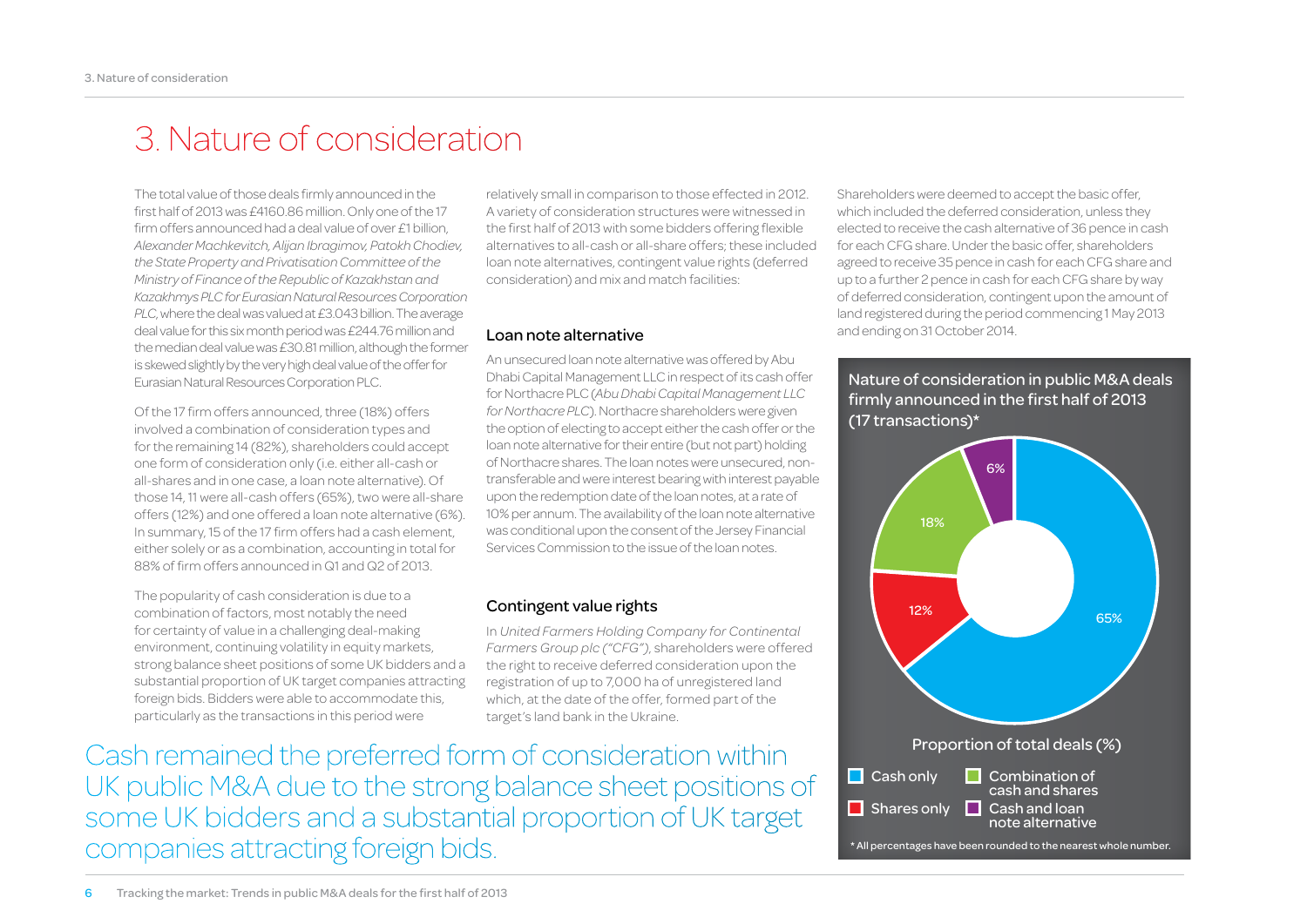#### Mix and match

Kier Group plc's offer for May Gurney Integrated Services plc included a "mix and match facility", where May Gurney shareholders were given the option of varying the proportions of cash and new Kier shares they received on their sale of shares to Kier Group plc. This means of giving the May Gurney shareholders a choice of consideration, subject to the elections of other target shareholders, made the offer more attractive in terms

### 4. Financing the offer

For the six month period we examined, of the 15 firm offers that involved a cash element (accounting for 88% of all firm offers in the first half of 2013), 12 were funded by existing cash reserves only and just three were funded, either wholly or in part, by acquisition finance facilities/debt facilities. The rise in the use of existing cash reserves was largely due to the strong balance sheet positions of some UK bidders and their cash-rich non-European counterparts.

With the availability of acquisition finance slowly improving, several sizeable deals successfully completed in the first half of 2013. Banks were more prepared to lend but only for credible transactions by dependable dealmakers. The three deals funded by acquisition finance were the three largest deals announced in Q1 and Q2 by value.

of taxation and investment options. Where shareholder elections could not be satisfied in full, they were scaled down on a pro rata basis.

#### Consideration structures in possible offers

Of the seven possible offers announced in the first half of 2013 which failed to progress to a firm (or mandatory) offer, one did not specify the likely form or level of

consideration (given that the bids were still in their early stages), two offered cash-only consideration, two offered all shares and one offered cash or a share and loan note alternative. In addition, in *Ark Therapeutics Group plc*, although an offer period commenced on the announcement of a formal sale process, no bids were forthcoming save for one possible offer which did not specify the likely form or level of consideration and which was subsequently withdrawn.



### *FS Africa Limited (BIH S.A. and Rainer-Marc Frey) for Lonrho Plc* Deals in focus

The £174.5 million cash consideration payable pursuant to FS Africa Limited's bid for Lonrho PLC was financed through equity contributions provided by BIH S.A. and Rainer-Marc Frey as members of the consortium formed for the purpose of implementing the acquisition. FS Africa relied solely on these equity contributions and did not require the use of third party debt finance.

#### *Ithaca Energy Holdings (UK) Limited (Ithaca Energy Inc) for Valiant Petroleum plc*

The cash element payable by Ithaca Energy Inc under the terms of its £203 million cash and share offer for Valiant Petroleum plc was funded by utilising funds made available

to its bid vehicle pursuant to a bridge credit agreement entered into between Ithaca, Ithaca's bid vehicle and a variety of lenders, together with Ithaca's existing cash resources. The bridge credit facility provided a facility of US\$350 million to bridge the transfer of Valiant's assets into Ithaca's existing borrowing base facility, with such funds utilised to satisfy the cash consideration payable under the terms of the acquisition and the repayment of all outstanding Valiant debt.

#### *Kier Group plc for May Gurney Integrated Services plc*

On 22 April 2013, Kier Group plc entered into a £50 million term loan facility and a £70 million revolving credit facility agreement with a number of lenders to fund the cash element of its £221 million cash and share offer for May Gurney Integrated Services plc.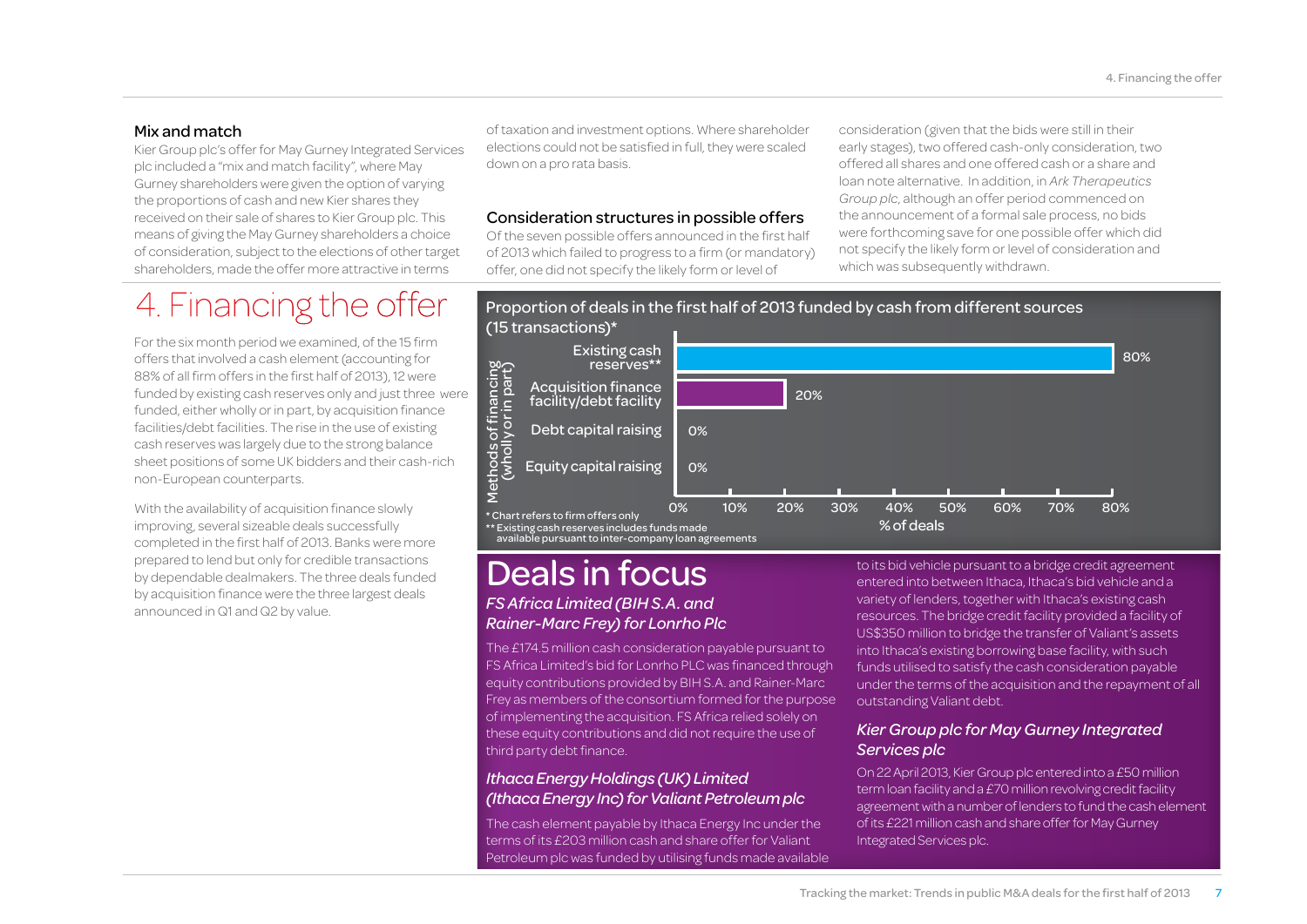### Market flex in focus

Market flex relates to the provisions in debt facilities which permit the arranger to change the pricing and, on occasions, the terms of the loan, if market conditions require, in order to successfully syndicate the loan. Under Rule 24.3(f) of the Code, the offer document must contain a description of, among other things, how the offer is to be financed and the source of the finance. In addition, under Rule 26.1(b) any documents relating to the financing of the offer are required to be published by 12 noon on the day following the announcement of an offer.

Under such rules, the bidder would normally be obliged to disclose details relating to the loan, including the limits set out within the market flex provisions at the time of the announcement of a firm intention to make an offer. Publicly disclosing the market flex arrangements would have the likely effect of distorting the market in favour of the potential syndicate members, as they would have knowledge of the maximum amount to which the lead arrangers could flex particular terms of the loan. Potential syndicatees would be

likely to negotiate more favourable terms and it would be difficult to avoid flexing the terms of a loan right up to the agreed limit, thereby increasing financing costs for the bidder.

One particular trend emerging from recent deals financed by third party debt is the Panel's general willingness to grant dispensations from the requirement to disclose market flex terms (under Rule 26.1(b)) until the offer or scheme document is posted. The main advantage of obtaining such a dispensation is that the lead arranger has an opportunity to syndicate the debt in the window of up to 28 days prior to the offer document being published. If the debt is syndicated by that time, the market flex provisions will have become redundant and so will not have to be disclosed. In the event that the debt is not syndicated by the time the offer or scheme document is required to be posted, the market flex arrangements must still be described in the offer documents and the terms of the loan disclosed via publication on a website.

"If requested by a bidder, the Panel has generally been willing to grant the dispensation from the requirement to disclose market flex terms until the offer or scheme document is posted. If the bidder is under pressure to post quickly – for example because the bid may be competitive – and/or the syndication may take some time – the dispensation doesn't necessarily solve the problem for the bidder."

Piers Prichard Jones, Partner, Freshfields Bruckhaus Deringer LLP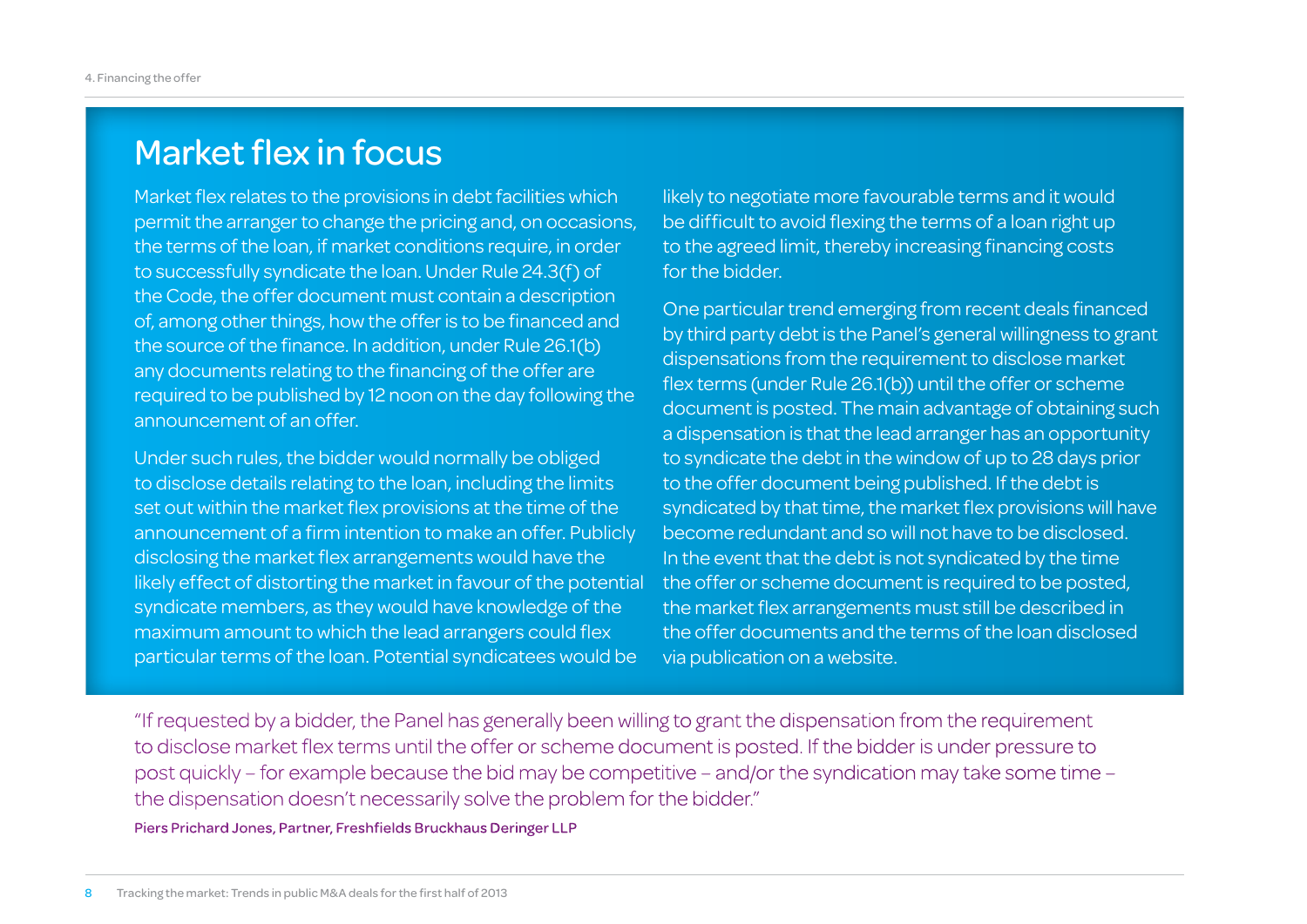### 5. Private equity bidders: public to private transactions

In the first half of 2013, of 17 firm offers announced for Main Market or AIM companies, only two were private equity backed bids (12%). This shows a marked difference from previous years and other international markets where private equity bidders have become increasingly active within public M&A, primarily due to depressed market prices and the significant amounts of capital many private equity funds have raised and retained in the past few years.

"There are a number of possible reasons for the low level of UK P2P activity including full stock market valuations following the rally in equities and a perception in some quarters that UK P2Ps are becoming more challenging to execute, particularly where the target board is not receptive to a deal. However, sponsors continue to look at possible P2Ps and most are unlikely to be deterred by a P2P if the prize is sufficiently attractive."

Piers Prichard Jones, Partner, Freshfields Bruckhaus Deringer LLP



### Deals in focus

*Angel Acquisitions Limited (Toscafund Asset Management LLP and Ares Capital Europe Limited) for Healthcare Locums plc*

#### *Abu Dhabi Capital Management LLC for Northacre PLC*

Both of these bids were for AIM target companies and in each case the bids were structured as contractual offers. For both private equity backed bids the deal value was relatively modest at £6.63 million and £25.65 million respectively, showing that for this period, private equity activity in the UK was limited to small and medium-sized deals.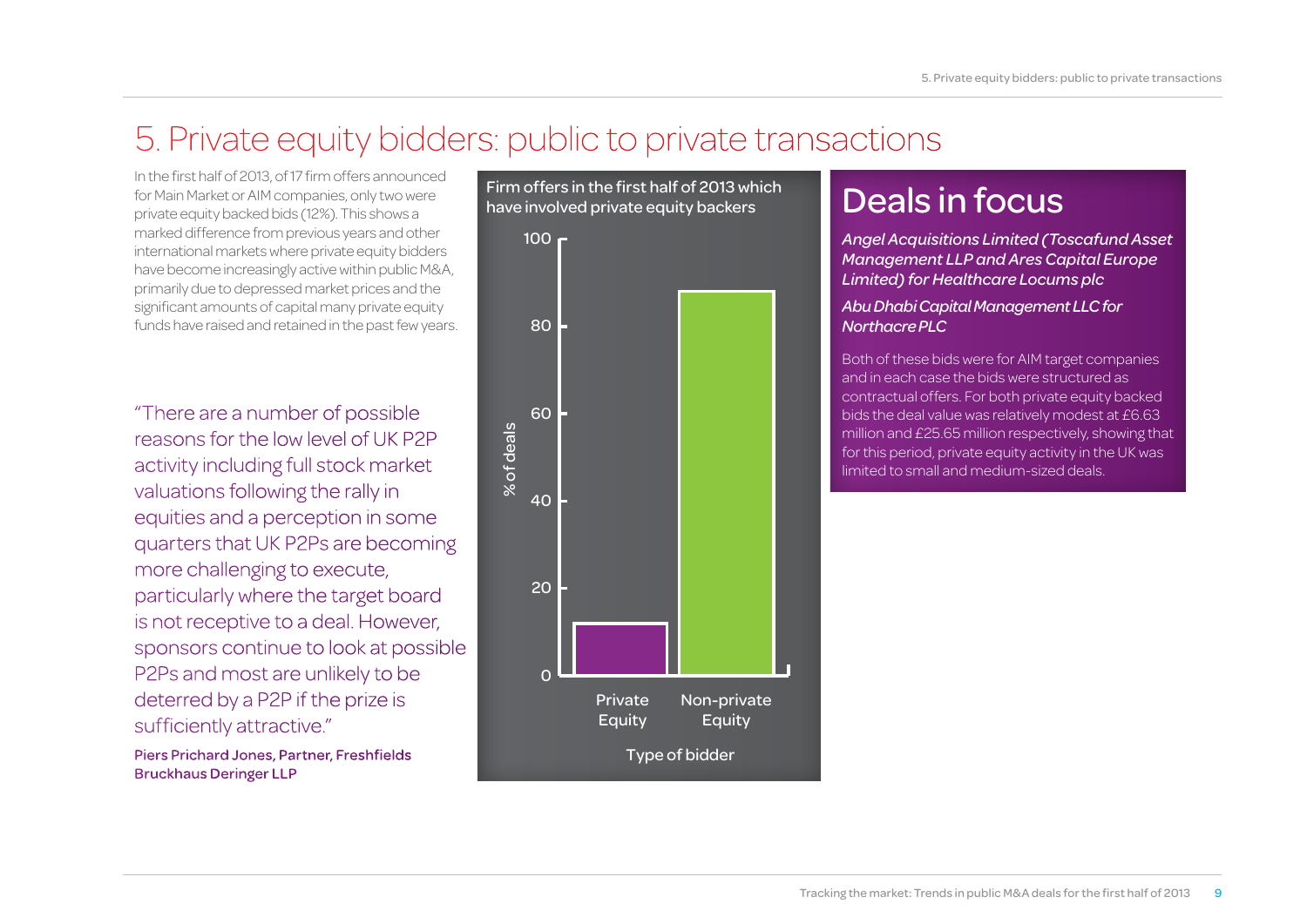### 6. International bidders

Non-UK bidders dominated the public M&A market in the first half of 2013, with seven of the ten largest deals involving foreign bidders. The international bidders came from a variety of countries and continents. Of the 17 firm offers announced, ten were by non-UK bidders (59%), accounting for almost £3,570 million (86%) of the aggregate deal

value in the first half of 2013. It should be noted that the offer announced by Alexander Machkevitch, Alijan Ibragimov, Patokh Chodiev, the State Property and Privatisation Committee of the Ministry of Finance of the Republic of Kazakhstan and Kazakhmys PLC for Eurasian Natural Resources Corporation PLC itself accounted for 73% of the aggregate deal value for Q1

and Q2 of 2013. Therefore only 41% of the firm offers announced in the first half of 2013 were made by a bidder incorporated in the United Kingdom, together representing just 14% of the aggregate deal value for this period.

| Country of incorporation of bidder* | Deal**                                                                                                                                                                                                                                  | Total deal value (approx) |
|-------------------------------------|-----------------------------------------------------------------------------------------------------------------------------------------------------------------------------------------------------------------------------------------|---------------------------|
| Republic of Kazakhstan              | Alexander Machkevitch, Alijan Ibragimov, Patokh Chodiev, the State Property and<br>Privatisation Committee of the Ministry of Finance of the Republic of Kazakhstan<br>and Kazakhmys PLC for Eurasian Natural Resources Corporation PLC | £3,043 million            |
| Canada                              | Ithaca Energy Holdings (UK) Limited (Ithaca Energy Inc) for Valiant Petroleum plc                                                                                                                                                       | £203 million              |
| Republic of Ireland                 | Pattington Limited for FfastFill PLC                                                                                                                                                                                                    | $£106.1$ million          |
| <b>British Virgin Islands</b>       | Pyrrho Investments Limited for MWB Business Exchange plc                                                                                                                                                                                | £65 million               |
| Kingdom of Saudi Arabia             | United Farmers Holding Company for Continental Farmers Group plc                                                                                                                                                                        | £61.5 million             |
| Czech Republic                      | CPI Group for Ablon Group Limited                                                                                                                                                                                                       | £30.81 million            |
| United Arab Emirates                | Abu Dhabi Capital Management LLC for Northacre PLC                                                                                                                                                                                      | £25.65 million            |
| Philippines                         | DMCI Mining Corporation for Toledo Mining Corporation plc                                                                                                                                                                               | $E24.9$ million           |
| <b>United States</b>                | Cardtronics Inc. for i-design group plc                                                                                                                                                                                                 | £8.5 million              |
| <b>British Virgin Islands</b>       | Kimono Investment Holdings Limited and Mrs Susan Vandyk for Evolve Capital plc                                                                                                                                                          | £1.07 million             |

\*For deals where a bid vehicle was used, this table refers to the country of incorporation of the ultimate bidder.

\*\*This table includes all firm offers made by non-UK bidders that were analysed (whether they completed, lapsed or remained ongoing as at 30 June 2013).

## Big deals by international bidders are driving public M&A in the UK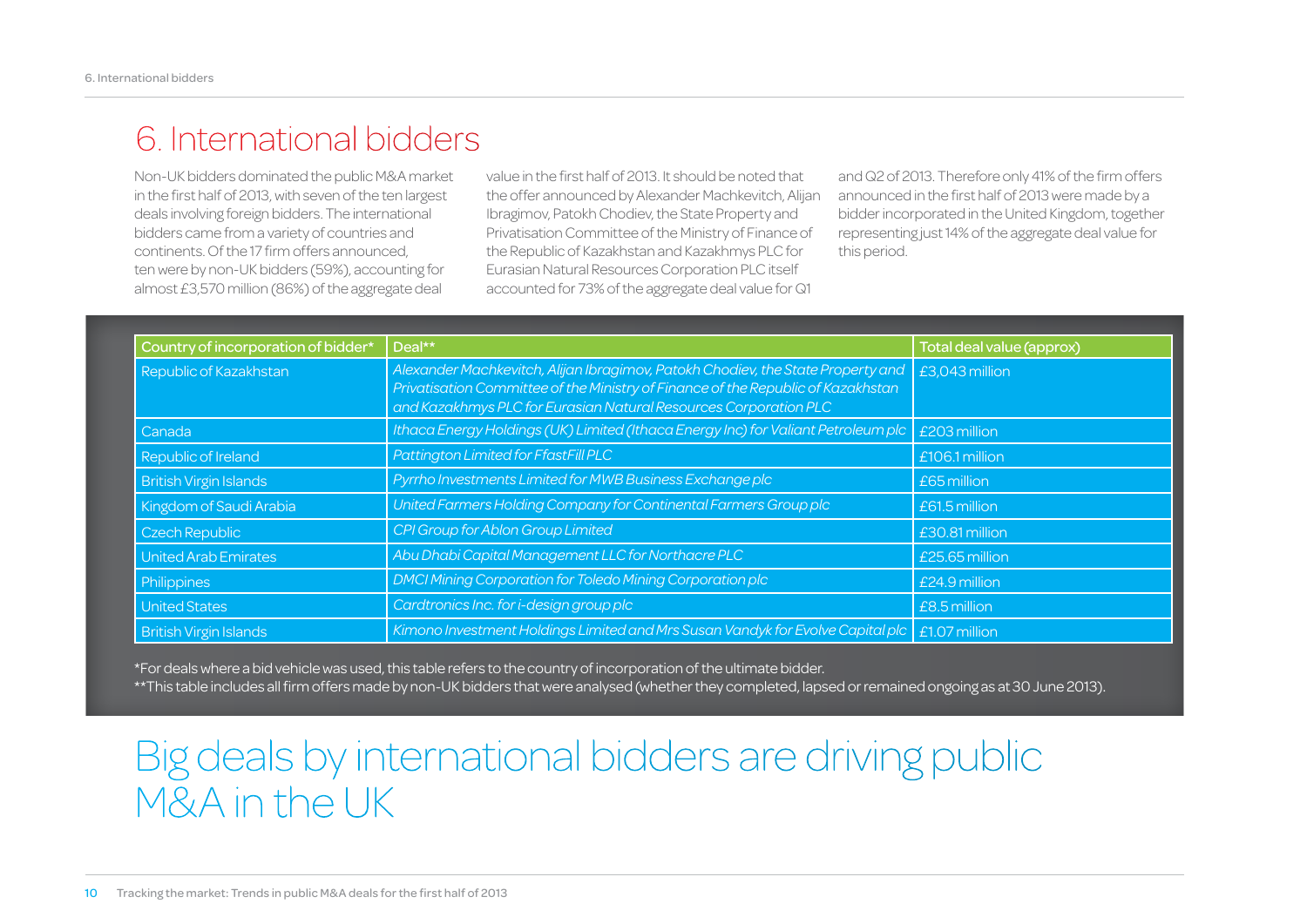The proportion of aggregate deal value for Q1 and Q2 of 2013 attributed to UK and non-UK bidders



Consideration structures and bid financing by non-UK bidders in the first half of 2013  $\Box$  Cash-only, from existing cash reserves  $\Box$  Combination of shares and cash, from acquisition finance  $\Box$  Cash with loan note alternative, from existing cash reserves 10% 70% 20% Proportion of total deals (%)

In relation to bid financing, of the ten firm offers made by non-UK bidders, including those that lapsed or did not proceed, eight were financed by existing cash resources only (80%), one of which offered a loan note alternative. Of the two bids financed, wholly or in part, by acquisition finance facilities (20%), in both instances a combination of cash and shares was offered.

## 80% of bids made by non-UK bidders were financed by existing cash resources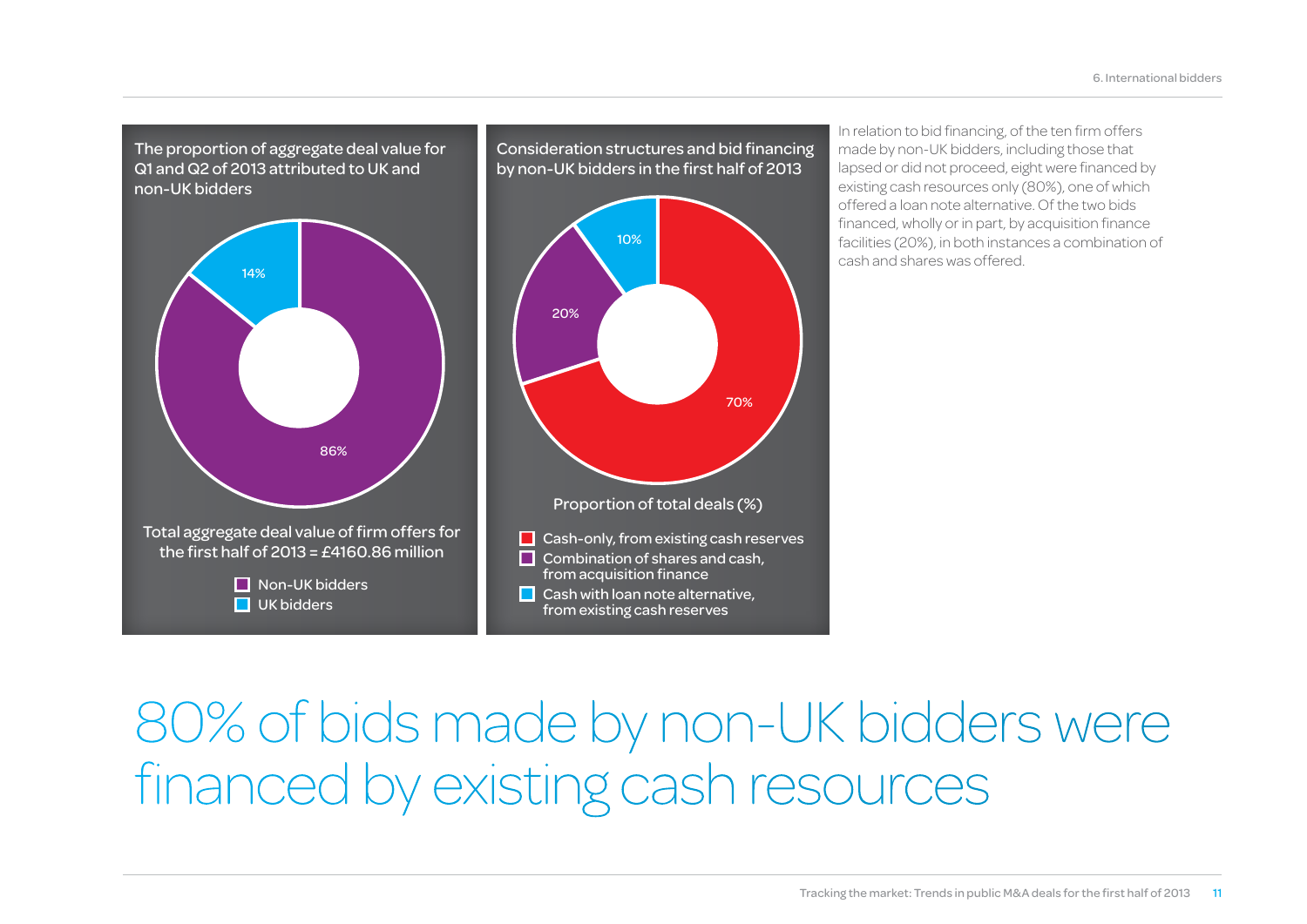### 7. Competing and potential competing bids

There was a distinct lack of competitive tension in the UK public M&A market in the first half of 2013, with only four AIM target companies finding themselves the subject of competing and potential competing bids. Moreover, only two of the four companies were the subject of competing firm

offer announcements, the other two subject only to potential competing bids.

### Deals in focus

#### *Kier Group plc for May Gurney Integrated Services plc* and *Costain Group plc for May Gurney Integrated Services plc*

May Gurney Integrated Services plc found itself subject to two competing bids, both of which were structured by way of scheme of arrangement: a recommended all-share merger by Costain Group plc on 26 March 2013 and a higher competing cash and share offer by Kier Group plc on 24 April 2013, the former of which lost the target board's recommendation in favour of the latter. A day after Kier Group plc's competing offer was announced, Costain Group plc confirmed that it would not be making a revised offer and instead allowed the offer to lapse in accordance with its terms.

#### *Pyrrho Investment Limited for MWB Business Exchange plc*

MWB Business Exchange plc was subject to competing offers made by Regus plc (which announced an unsolicited all-cash offer of approximately £40 million on 20 December 2012) and

Pyrrho Investments Limited (which announced an all-cash offer of approximately £65 million on 14 February 2013). Regus plc was able to secure "matching rights" on its offer by means of an irrevocable undertaking from a shareholder of the target holding approximately 75% of its issued share capital, which gave it the option to raise its initial bid to the same level as Pyrrho's competing bid, plus at least £500,000. As a result, Regus announced a revised increased offer of £65.6m for MWB Business Exchange plc, representing a £600,000 increase on the figure bid by Pyrrho. The day after Regus plc announced the terms of its increased cash offer, the majority shareholder accepted it. The acceptance condition, which was the only condition to the revised offer, was satisfied and as a result Regus plc's revised offer was declared wholly unconditional in all respects.

#### *Abu Dhabi Capital Management LLC for Northacre PLC*

Northacre PLC announced that the company had received approaches and was in preliminary discussions with a number of parties. Despite the announcement of multiple competing possible offers, Abu Dhabi Capital Management LLC was the only bidder to announce a firm offer for the company under Rule 2.7 of the Code, with the other potential bidders confirming that they did not intend to proceed with the offer.

#### *Cantor Fitzgerald Europe, GAIN Capital Holdings Inc and City Index Limited for London Capital Group Holdings plc*

On the 12 February 2013, London Capital Group Holdings plc announced that it had been approached by Cantor Fitzgerald Europe, GAIN Capital Holdings Inc and City Index Limited in regards to a possible acquisition of the company. Despite these three potential bidders being publicly identified in London Capital Group Holdings' possible offer announcement under Rule 2.4, not one of them chose to make a firm offer, instead announcing that they had "no intention to bid", in accordance with Rule 2.8 of the Code.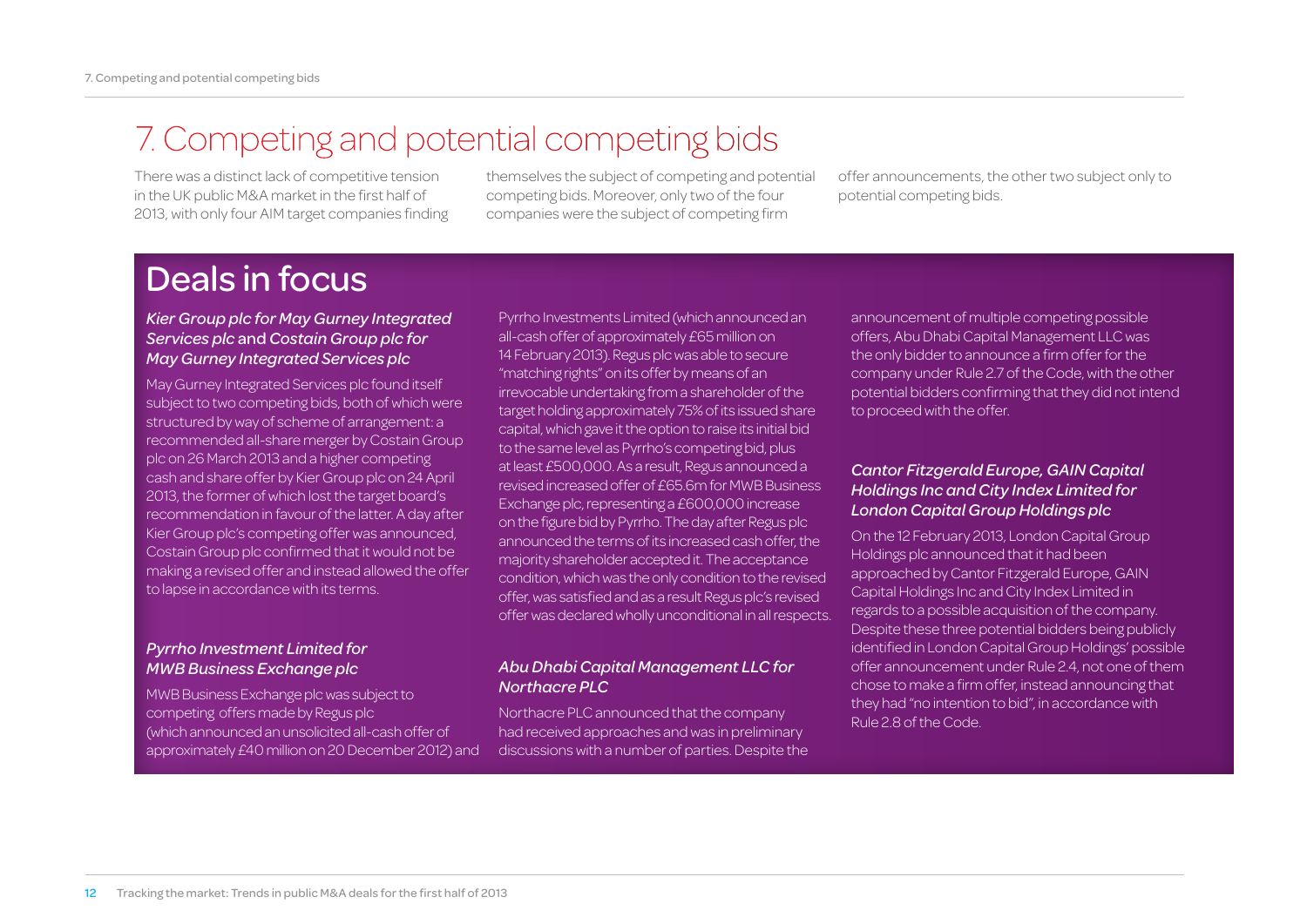### 8. Formal sale processes

The rise in popularity of the formal sale process as a popular mechanism for the possible sale of UK listed companies is unsurprising, given the possibility that prospective bidders can avoid being publicly named (Note 2, Rule 2.6) and that a preferred bidder may benefit from a break fee or inducement fee agreement (under Note 2, Rule 21.2) where a formal sale process has been initiated , subject to obtaining a Panel dispensation, which is normally given.

Four of the target companies we reviewed commenced a formal sale process (three AIM, one Main Market), two of which were initiated in 2012. In all of these deals the announcement that the target company was commencing a formal sale process began an offer period.

Of the four target companies that commenced a formal sale process, three resulted in a firm offer

for the target company (all AIM) being announced within the first half of 2013. For the one formal sale process that did not result in a firm offer for the target (Main Market), the company chose to terminate the process six weeks later following a lack of bids, despite a number of parties having shown initial interest (*Ark Therapeutics Group plc*).

### Deals in focus

#### *The Parkmead Group plc for Lochard Energy Group plc*

An offer period commenced on 3 September 2012 with Lochard Energy Group plc announcing that it was commencing a formal sale process for the entire issued and to be issued share capital of the company. The board had initially considered assigning two oil and natural gas discoveries to a third party through a farm-out process, but decided that there would be a higher level of interest were they to seek a buyer for the company. The Parkmead Group plc announced a firm offer for Lochard Energy Group plc on 23 May 2013, almost nine months after Lochard had announced that it was initiating a formal sale process.

#### *Seven Technologies Holdings Limited for Datong plc*

The board of Datong plc decided that it would be in the best interests of the company's

shareholders to seek potential offerors by means of a formal sale process, which it announced on 22 February 2013. As a consequence of this announcement, an offer period commenced in respect of the company. Almost three months after the commencement of the formal sale process, Seven Technologies Holdings Limited announced a firm offer for Datong plc.

#### *Ithaca Energy Holdings (UK) Limited (Ithaca Energy Inc) for Valiant Petroleum plc*

Following a strategic review of options open to the company to maximise value for shareholders, including the option of a sale of the business, Valiant Petroleum plc announced that it was initiating a formal sale process. On the 1 March 2013, almost six months after the commencement of the formal sale process (6 September 2012), Ithaca Energy Inc. announced a firm offer for the company which was welcomed by the target board.

#### *Ark Therapeutics Group plc*

Ark Therapeutics Group plc announced that it was starting a formal sale process on 21 January 2013. Following a number of failed funding strategies, Ark decided to review a number of alternative options open to the company to maximise value for shareholders, including a possible sale. A large number of potential purchasers were approached pursuant to the formal sale process and a number of them indicated early interest by conducting due diligence investigations. Save for one private equity fund, no other party participating in the process made an offer and, several weeks later, the private equity bidder withdrew its offer. Consequently, the target board terminated the discussions and took the decision to dispose of Ark Therapeutics Group plc's operating subsidiaries by means of a share sale, in light of pressure to meet existing financial commitments and avoid otherwise imminent insolvent liquidation.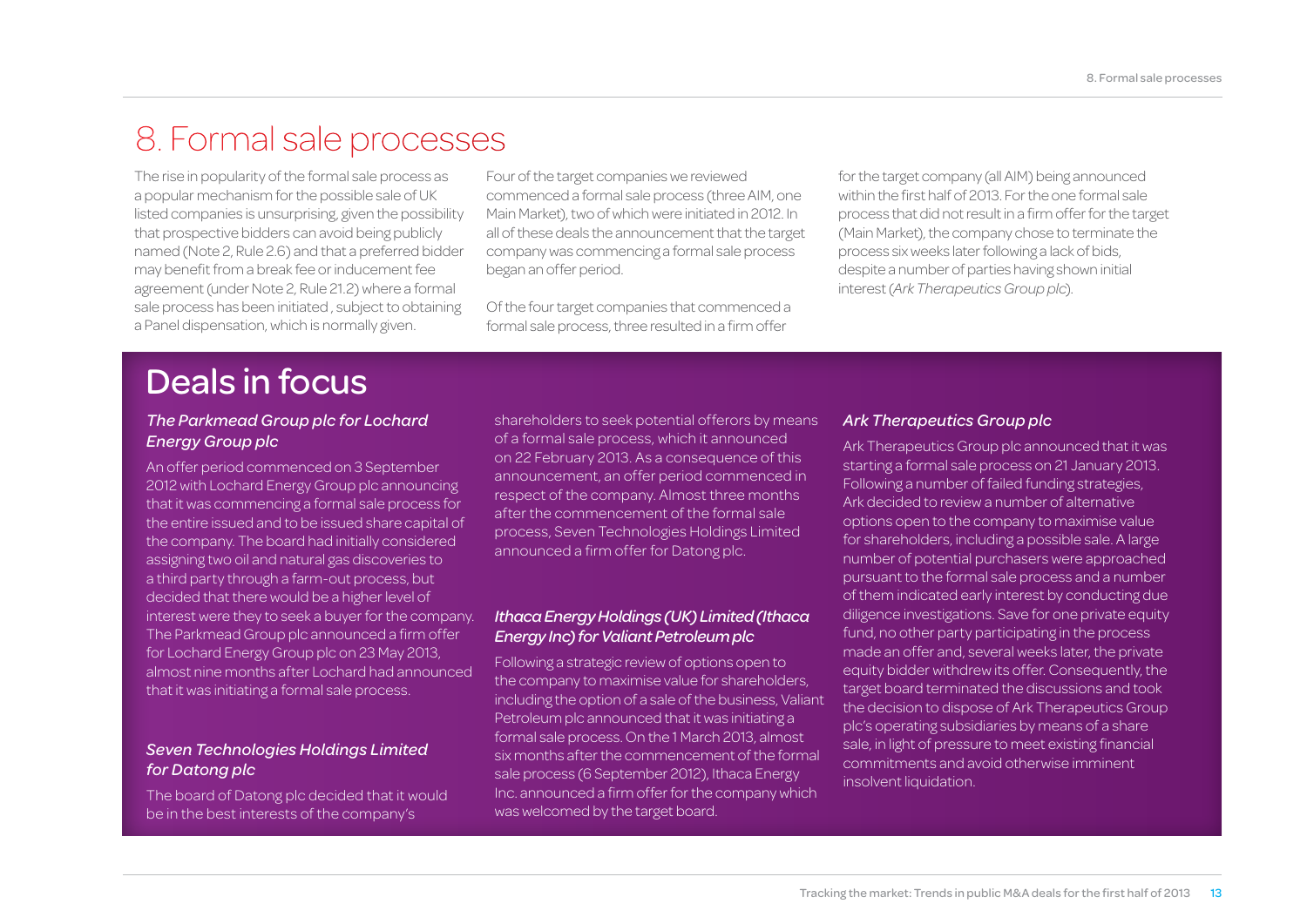### 9. Put up or shut up ("PUSU") regime

#### Firm offers

In the first half of 2013 an offer period began with a firm offer announcement under Rule 2.7 of the Code in relation to six UK AIM companies and one Main Market company. Accordingly, the bidders were not subject to the automatic 'put up or shut up' (PUSU) regime. For one firm offer announced in 2013 (*Pyrrho Investments Limited for MWB Business Exchange plc*) the offer period commenced in December 2012 as a result of an earlier firm offer announced by a competing bidder, consequently it too was not subject to the PUSU regime.

Another deal completed in the first half of 2013 where the offer period began with a mandatory offer under Rule 9 of the Code (*DMCI Mining Corporation for Toledo Mining Corporation plc*) and as a result the PUSU deadline did not apply.

#### Possible offers

In respect of 11 target companies, an offer period began with an announcement under Rule 2.4 that identified a potential bidder and set out a PUSU deadline as required by Rule 2.4(c) of the Code. For one of these deals, the possible offer was announced in 2012 but was followed-up by a mandatory offer some months later in 2013 (*Abu Dhabi Capital Management LLC for Northacre PLC*). All other possible offers were announced in 2013.

Of these deals, five completed or were ongoing as at 30 June 2013, following either a firm offer or a mandatory bid. The remaining six 2.4 announcements were subsequently withdrawn.

A number of possible offer announcements referred to potential joint bidders or a consortium of companies and individuals, but only two of the 11 possible offer announcements identified more than one potential bidder (*Cantor Fitzgerald Europe, GAIN Capital Holdings Inc and City Index Limited for London Capital Group Holdings plc*, which identified three potential bidders and *Abu Dhabi Capital Management LLC for Northacre PLC*, which identified one other potential bidder).

#### Formal sale processes

For four deals announced or ongoing in the first half of 2013, an offer period began with an announcement by the target company that it was commencing a formal sale process. Accordingly, the Takeover Panel granted dispensations from the requirements for any interested party participating in that process to be publicly identified and to be subject to the compulsory 28-day PUSU deadline. Of these four deals, three resulted in a firm offer announcement for the target company. In respect of Ark Therapeutics Group plc, the target decided to terminate the formal sale process only six weeks after it was announced due to a lack of interest.

#### PUSU extensions

In respect of 11 target companies that have been subject to a possible offer (2.4 announcement) by a potential bidder, the Panel granted one or multiple extensions to the automatic 28-day 'put up or shut up' (PUSU) deadline on four potential bids. The length of the extensions varied widely, depending on the reason requiring the extension, with the first extension ranging from a single day to an extension of 37 days. In one case, the Panel granted a second extension of 92 days in recognition of the extended period of time required for the satisfaction of a number of pre-conditions relating to the completion of due diligence and new credit arrangements of the target (*Mr Hamish Macgregor Ogston CBE for CPPGroup plc*).

Target boards continue to request, and the Panel continues to grant, multiple extensions on a significant proportion of deals.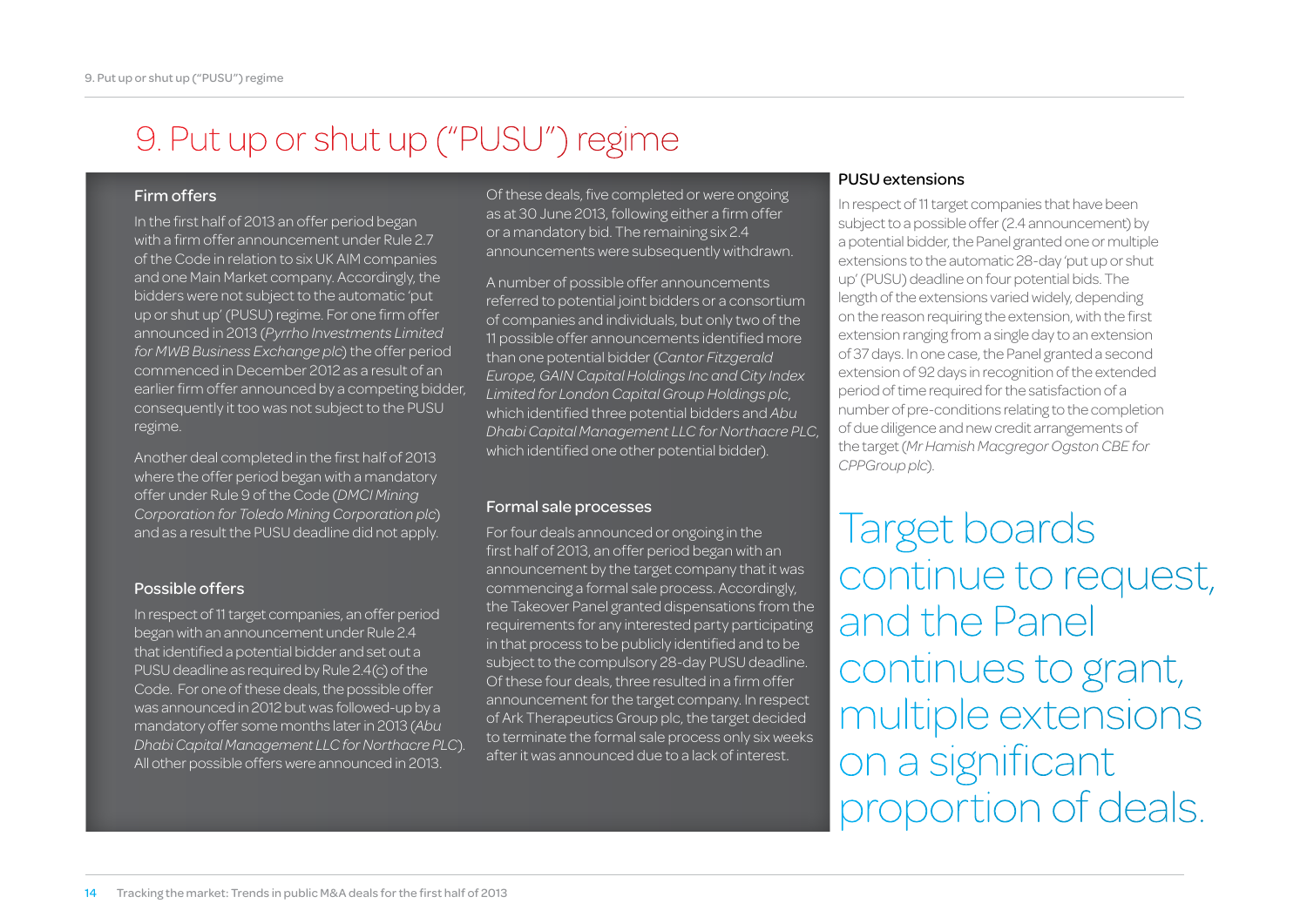Although not falling within the parameters of our research, it is interesting to note that a number of PUSU periods, having commenced in 2012, were still ongoing without a firm offer having been announced or a no intention bid statement having been made as at 30 June 2013.

#### *Masraf Al Rayan Q.S.C for Islamic Bank of Britain plc ("IBB")*

A possible offer by Masraf Al Rayan Q.S.C for Islamic Bank of Britain plc was announced on 6 June 2012. Masraf Al Rayan Q.S.C was granted nine extensions to its PUSU deadline in respect of its possible offer, as at 30 June 2013. It has been over 12 months since Islamic Bank of Britain plc announced that it was in talks with Masraf Al Rayan Q.S.C about a possible offer. Discussions with the board of IBB and Masraf Al Ryan Q.S.C. regarding a possible offer for the whole of the issued share capital of IBB remained ongoing as at 30 June 2013.

#### *EME Capital LLP for Theo Fennell plc*

An offer period commenced on 5 September 2012 with an announcement that Theo Fennell plc was in preliminary talks with EME Capital LLP. The Panel granted nine extensions to EME Capital's PUSU deadline, which at 30 June 2013 had still not been met with either a 2.7 or 2.8 announcement, 10 months on from the initial announcement of a possible offer. Having been locked in talks since last September, Theo Fennell plc and EME Capital LLP eventually came to an agreement on 1 August 2013, following discussions which in total required 10 PUSU extensions from the Panel.

### Deals in focus 10. Possible offer outcomes: announcements vs withdrawals

In respect of 11 target companies that have been subject to a possible offer by a potential bidder (one of which was announced in 2012 – *Abu Dhabi Capital Management LLC for Northacre PLC*), five (45%) of the possible offers announced, where a PUSU deadline was set, resulted in a firm offer for the target. The remaining six possible offers did not progress beyond a PUSU deadline (55%).

An offer period commenced for Ark Therapeutics Group plc following the announcement of a formal sale process, although the Panel granted a dispensation from the 28-day PUSU deadline to prospective bidders, as it could do for a formal sale process. The process failed to attract sufficient interest and as a result Ark Therapeutics Group plc terminated it only six weeks after it was announced.

Further, Kier Group plc announced a possible offer for May Gurney Integrated Services plc in March 2013 but the offer was not subject to the compulsory PUSU deadline as Costain Group plc had announced a firm offer for the target one day earlier. Where a bidder has already announced a firm intention to make an offer for the target company, subsequent potential bidders are not bound by the PUSU requirements under Rule 2.6(a) of the Code.

### 11. Inducement fees and other offer-related arrangements

#### Dispensations from the prohibition on break fees

In two offers announced in the first half of 2013 where the target initiated a formal sale process, the Panel granted a dispensation under Note 2 on Rule 21.2, permitting the target company in each deal to enter into a break fee arrangement with a participating bidder who announced a firm offer under Rule 2.7 of the Code.

In the offer by Ithaca Energy Inc for Valiant Petroleum plc, the Panel consented to Valiant entering into a break fee arrangement with Ithaca, whereby Valiant

agreed to pay a break fee of £2.03 million in the event that a competing offer was announced prior to the acquisition lapsing or being withdrawn, where such competing offer became or was declared unconditional in all respects or otherwise became effective.

Similarly, in *The Parkmead Group plc for Lochard Energy Group plc* offer, the Panel consented to Lochard entering into a break fee arrangement with Parkmead, whereby Lochard agreed to pay Parkmead a break fee of £145,267.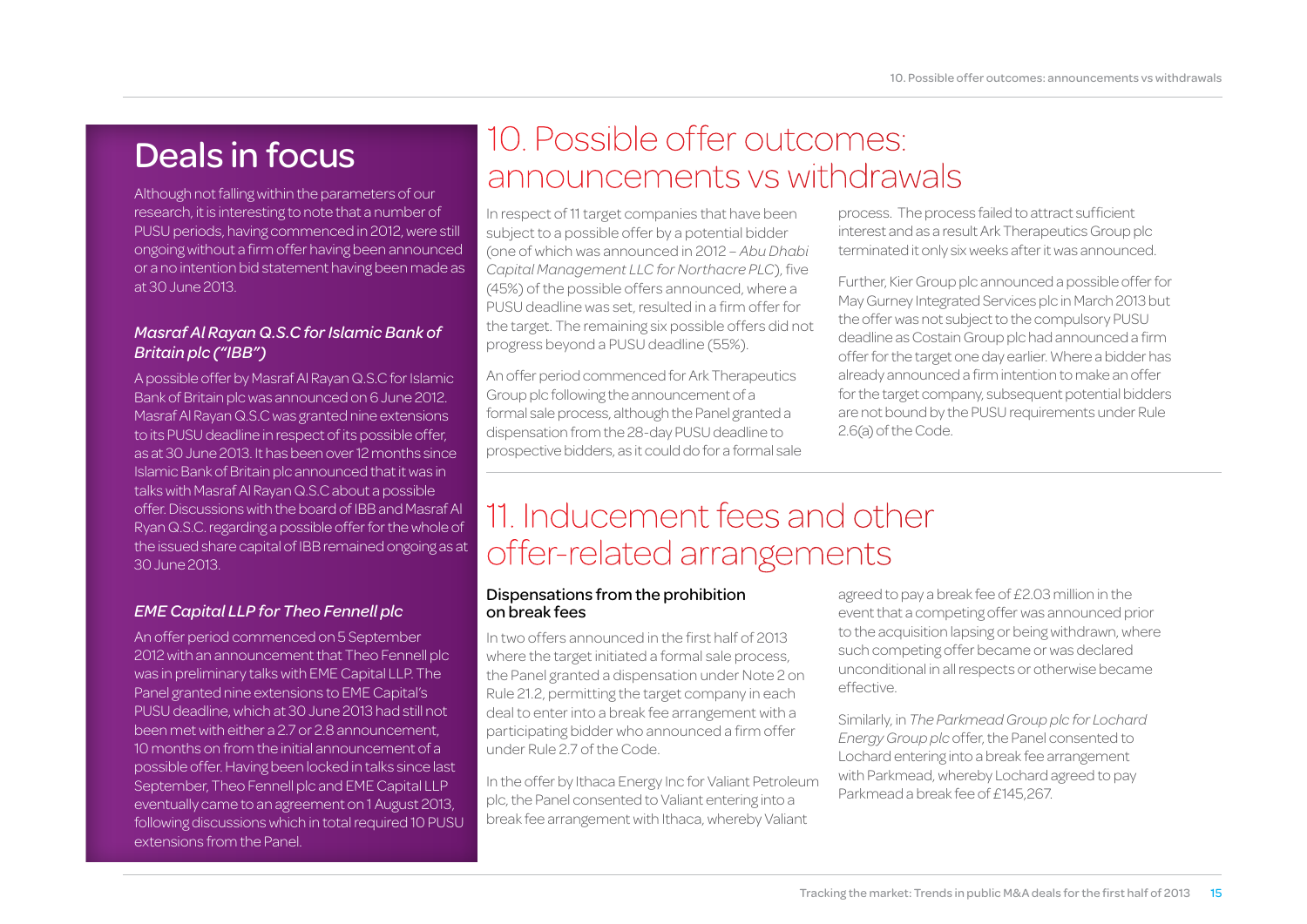#### Shareholder break fees

In one offer announced in the first half of 2013, the bidder, the target's majority (approximately 75%) shareholder and the shareholder's parent company entered into a break fee agreement, pursuant to which the shareholder was under an obligation to pay, and the shareholder's parent agreed to guarantee the performance by the shareholder of its obligation to pay, a break fee in the event that another competing bidder made a higher offer (*Pyrrho Investments Limited for MWB Business Exchange plc*). The payment and exact amount of the break fee was conditional upon the consideration in respect of the competing bidder's (Regus plc) revised offer being received by the shareholder.

#### Co-operation agreements

Rule 21.2 of the Takeover Code prohibits a target, a bidder or anyone acting in concert with them from entering into an inducement fee or other offerrelated arrangement, unless the Panel's consent has been obtained. There are limited exclusions to this general prohibition, including commitments and undertakings between the target and bidder to maintain the confidentiality of information (provided that it does not include any other provisions prohibited under the Code), to provide information or assistance for the purposes of obtaining any official authorisation or regulatory clearance and not to solicit the target's employees, customers or suppliers. Irrevocable commitments and letters of intent, agreements relating to existing employee

incentive arrangements and agreements between an offeror and the trustees of any of the offeree company's pension schemes in relation to the future funding of the pension scheme, also fall within the limited exclusions to the general prohibition in Rule 21.2 of the Code. These commitments and undertakings are frequently contained in a form of co-operation agreement.

Of the 17 firm offers announced in the first half of 2013, in relation to one offer it was disclosed that a bidder and target had entered into a co-operation agreement (*Ithaca Energy Holdings (UK) Limited (Ithaca Energy Inc) for Valiant Petroleum plc*). The co-operation agreement related to existing Valiant share schemes and the assignment of various awards and options in respect of those schemes. Under the co-operation agreement, Ithaca as bidder agreed that appropriate employee outplacement programmes would be provided in the event that any redundancies resulted after the scheme of arrangement became effective. The co-operation agreement also included reciprocal obligations on the part of the bidder and target to use their reasonable endeavours to provide each other with information or assistance for the purposes of obtaining any official authorisation or regulatory clearance required in connection with the implementation of the acquisition.

Whilst the Code prohibits a target and bidder, or either of their concert parties, entering into any agreement or arrangement connected with an offer except with the consent of the Panel (Rule 21.2), commitments by a bidder for the benefit of

a target are permitted (provided it is not a reverse takeover). In Kier Group plc's offer for May Gurney Integrated Services plc, both parties entered into a costs reimbursement agreement, pursuant to which Kier undertook to May Gurney to reimburse it in respect of third party costs and expenses, up to a maximum aggregate amount of £150,000, in connection with due diligence investigations from the period of Kier's possible 2.4 announcement to the date of completion, lapse or Rule 2.8 "no intention to bid" announcement, whichever was the earlier.

#### Other permitted arrangements

In *FS Africa Limited (BIH S.A. and Rainer-Marc Frey) for Lonrho plc*, the target and bid vehicle entered into a loan agreement whereby FS Africa Limited agreed to provide Lonrho plc with a \$10 million loan facility, for the purpose of its general working capital requirements.

Notwithstanding anything contained within the loan agreement, it was agreed by the parties that should any provisions within the loan agreement contravene or be in conflict with Rule 21.2 of the Code (prohibition on offer-related arrangements), then those provisions would be severed, void and not bind either party, without prejudice to the other terms of the agreement (specifically the provisions relating to interest and repayment of the loan), which would remain in force and continue to bind the parties.

The prohibition on target break fees and offer-related arrangements has seen other forms of agreements gain greater prominence.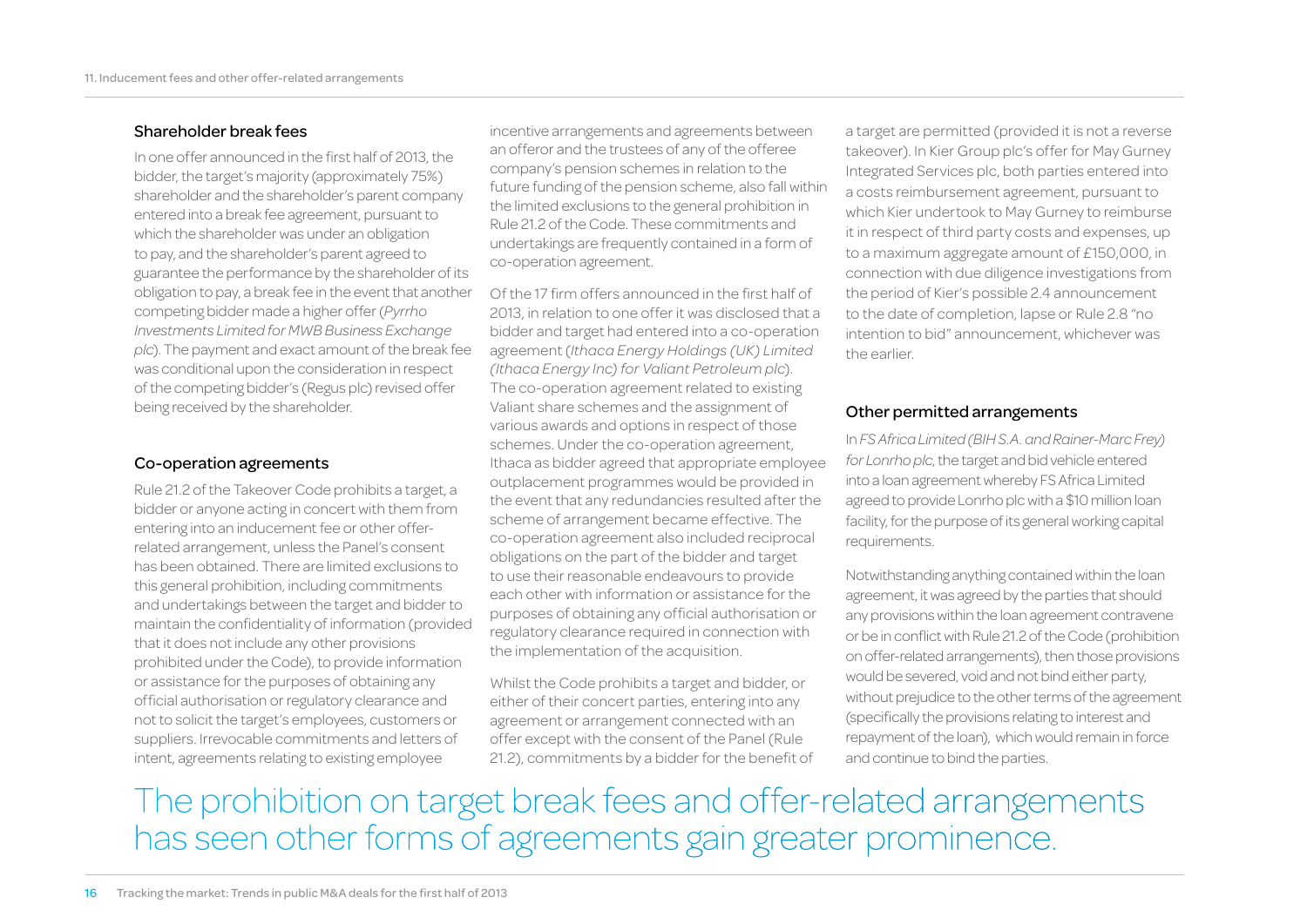### 12. Irrevocable undertakings

#### Matching and topping rights

Of the 17 firm offers announced in the first half of 2013, in five instances (29%) one or multiple irrevocable undertakings given by non-director shareholders entitled the bidder to use matching or topping rights in connection with a competing bid. Matching or topping rights allow the original bidder a limited period of time in which to match (or in the case of topping rights, to improve upon) a higher competing offer.

In *Pyrrho Investments Limited for MWB Business Exchange plc*, Pyrrho was unsuccessful in its bid for MWB Business Exchange plc largely because Regus plc was able to secure "matching rights" on its offer through an irrevocable undertaking given by a 75% shareholder of the target, which enabled it to raise its initial bid to the same level as Pyrrho's competing bid, plus £500,000. Regus plc's revised offer was subsequently declared unconditional as to acceptances.

#### Notification and non-solicitation undertakings

The prohibition on break fees and other offerrelated arrangements has seen other forms of deal protection, such as irrevocable undertakings, gain greater prominence. In a number of deals in the first half of 2013, irrevocable undertakings were given by non-director shareholders in favour of bidders, covering a variety of matters.

In three instances (*FS Africa Limited for Lonrho plc, Costain Group plc for May Gurney Integrated Services plc* and *Kier Group plc for May Gurney Integrated* 

*Services plc*), irrevocable undertakings included an undertaking not to solicit competing bids (18% of the 17 firm offers announced), pursuant to which the shareholder agreed that it would not solicit or encourage third parties to make a competing offer for the target company. In two of the 17 firm offers announced (12%) (*FS Africa Limited for Lonrho plc* and *Cardtronics Inc. for i-design Group plc*), irrevocable undertakings included an obligation on the target's shareholder to notify the bidder if third parties indicated an interest that could lead to an offer for the company. In almost all of the firm offers announced in the first half of 2013, irrevocable undertakings to accept a bidder's offer were obtained from shareholders.

### 13. Disclosure of bidder's intentions

#### Disclosure of the bidder's intentions for the target's assets and employees

Under Rule 24.2 of the Code, a formal offer to acquire a company should set out the bidder's intentions in respect of the continued employment of the target's employees, including any material change to the conditions of employment, as well as the likely impact of strategic plans for the target company on employment, place of business and any fixed assets.

In over half of the firm offers announced in the first half of 2013 (nine or 53%), the bidder issued a generic statement that it would initiate some form of post-acquisition strategic review, to identify future operational improvements where synergies and efficiencies could be achieved across the enlarged group. In two other instances, the bidders were unable to confirm the likely effect of the acquisition

on employees until they had undertaken discussions (but not a strategic review) in relation to operational improvements and administrative restructuring (*Pyrrho Investments Limited for MWB Business Exchange plc*  and *Costain Group plc for May Gurney plc*).

Under Rule 24.2(b) of the Code, where the offeror has no intention to make any changes in relation to employment of management and employees, the target's place of business and redeployment of assets, or it considers that its strategic plans for the offeree company will have no repercussions on such matters, it must make a statement to that effect. In five of the 17 firm offers (29%), the bidders gave definitive statements that they had no intention, or at least no current intention, to relocate office sites or other places of business, make material changes to terms of employment or re-deploy any fixed

assets, post-acquisition. Despite such assurances, many bidders still stated that where synergies could be made, changes would be inevitable.

Where bidders were in a position to disclose more detailed information in respect of their intentions for the future of the target's employees and business, plans usually related to the likely reduction in headcount of the target, the relocation of the target's headquarters, the combining of administrative and operational functions and the resignation of the target board.

In another offer, the bidder confirmed that upon the scheme becoming effective the board of directors would resign and no third party contractors would be retained (*The Parkmead Group plc for Lochard Energy Group PLC*). Apart from its board of directors, the target company did not have any employees.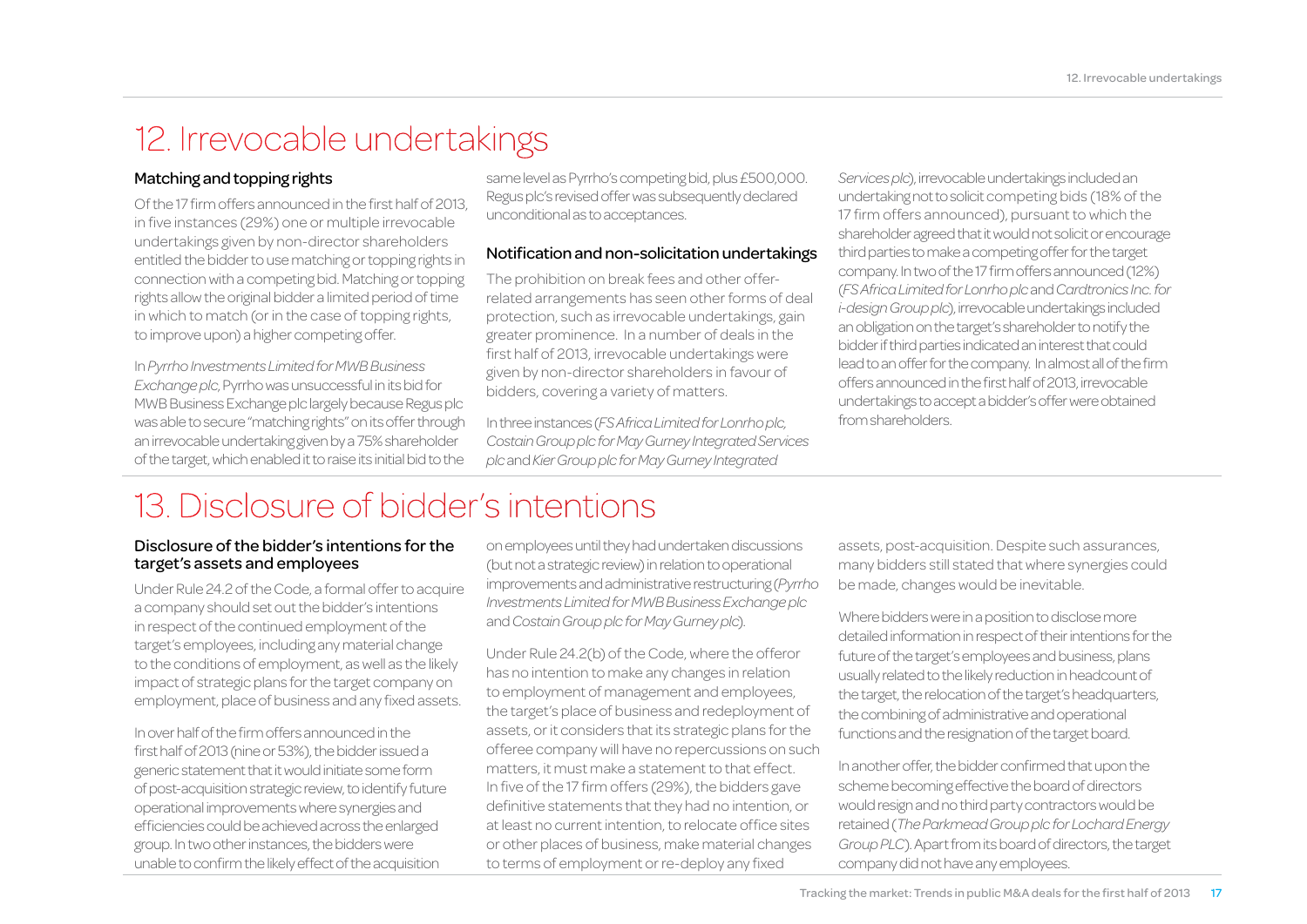#### Disclosure of the bidder's intentions for the target's pension scheme

Bidding companies are now required to state, in the offer document, their intentions with regard to the target company's pension schemes and the likely repercussions of its strategic plans on such pension plans. If no change in respect to pension schemes

is intended, bidders are required to make a negative statement to that effect.

Given that the new pension obligations only took effect from 20 May 2013, on just one occasion did a bidder announce its plans for the target's pension scheme. In *The Parkmead Group plc for Lochard Energy Group PLC* offer, Parkmead included a

statement in its scheme document to the effect that as Lochard Energy did not have any existing company pension scheme in place, upon the scheme of arrangement becoming effective, Parkmead would not have any future pension scheme obligations relating to Lochard Energy.

### 14. Employee representatives' opinions

In the first half of 2013, in only two of the 17 firm offers announced did the target's employee representatives issue an opinion on the likely effects of the acquisition for the target workforce. In the two instances where opinions were given, they were generally positive or at worse neutral towards the proposed takeover. The fact that relatively few employee representatives' opinions were given may be indicative of employee representative apathy or that the transactions in the period were unlikely to result in significant job losses, but without an actual opinion being issued it is difficult to know. On both occasions the employee representatives' opinions were received after publication of the target board circular and were therefore published on the target company website (Rule 25.9).

### Where employee representative opinions were given, employees

### Deals in focus

#### *Angel Acquisitions Limited (Toscafund Asset Management LLP and Ares Capital Europe Limited) for Healthcare Locums plc*

In *Angel Acquisitions Limited (Toscafund Asset Management LLP and Ares Capital Europe Limited) for Healthcare Locums plc*, the opinion stated that employees generally agreed with the board's decision to recommend the offer and understood that there were limited other options available if the group wanted to continue to pursue its growth strategy. The employees were neutral about the likely impact of the acquisition on employment at the target.

The employees' only concerns related to changes in employment rights despite reassurances in the offer document that Angel Acquisitions would fully safeguard existing employment rights of both management and employees. These concerns were partly due to a lack of information on this point provided in the 2.7 (firm offer) announcement.

#### *FS Africa Limited (BIH S.A. and Rainer-Marc Frey) for Lonrho plc*

In *FS Africa Limited (BIH S.A. and Rainer-Marc Frey) for Lonrho plc*, the employee representatives' opinion stated that the employees generally agreed with, or, at worse, were neutral about the board's decision to recommend the offer and the likely impact of the acquisition on employment at Lonrho.

Generally the employees appeared to welcome the clear support that was being shown for the strategy being pursued by Lonrho and hoped that the acquisition would maintain stability within the business and allow the business to grow. Employees also expressed the hope that going forward they would continue to have a dialogue with the wider group to keep all companies within all sectors of Lonrho engaged in the business.

generally agreed or at worse were neutral towards a proposed takeover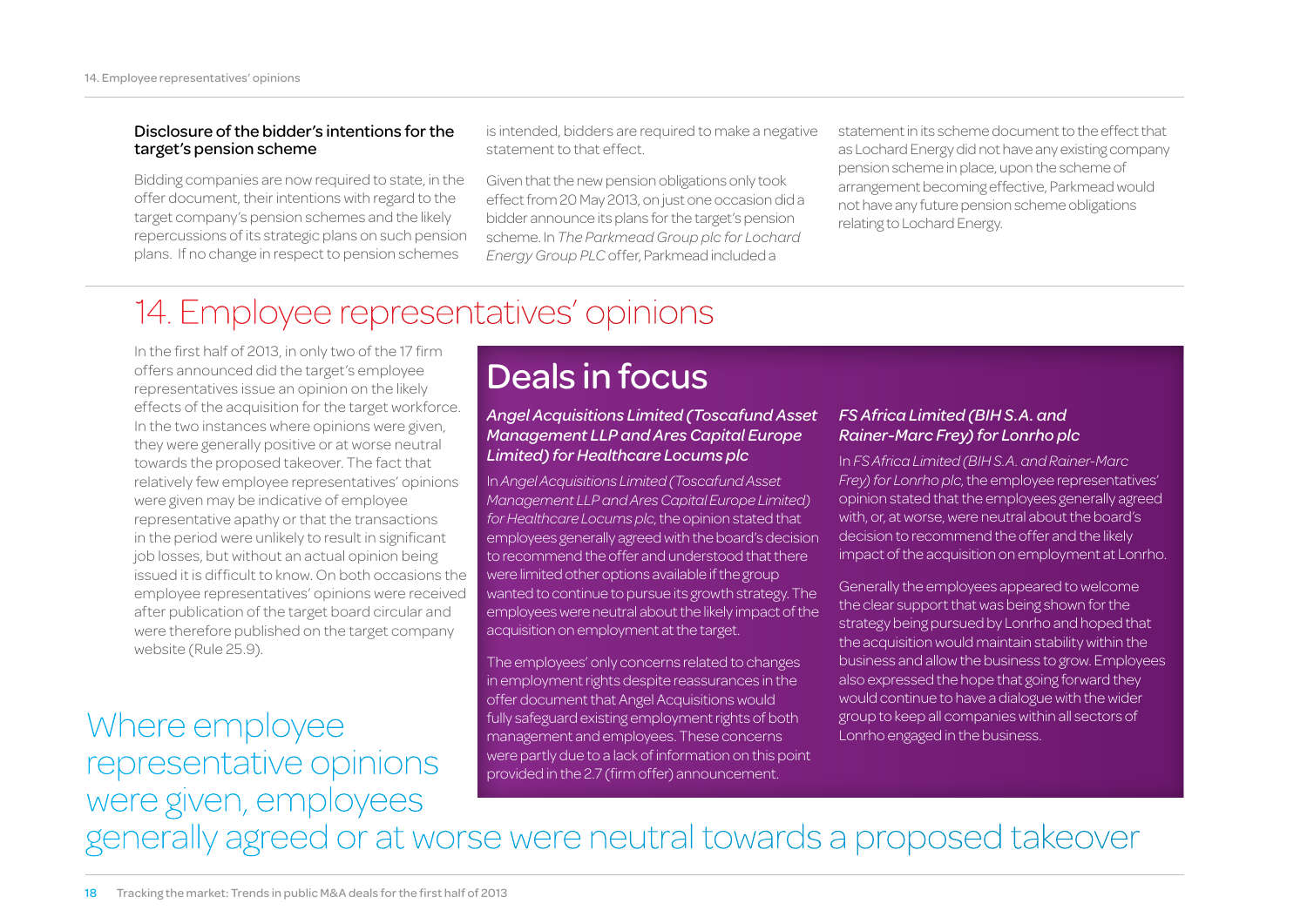### 15. Pension scheme trustees' opinions

As of 20 May 2013, a target board is under an obligation to append to its circular any opinions relating to the likely effects of the acquisition on the target company's pension scheme, received from the pension scheme trustees, provided the opinion is received prior to the publication of the circular. If the trustees miss the publication of the circular, the target is required to publish the trustees' opinion on its website. Furthermore, trustees also have a right to publish further opinions if an offer is revised. Unsurprisingly, given these requirements were only recently introduced, no pension scheme trustees' opinions were given in the first half of 2013.

### List of deals included in the report

Public M&A deals for the first half of 2013 (firm offer announcements, mandatory offers and possible offers)\*:

- 1. *The Parkmead Group plc for Lochard Energy Group PLC*
- 2. *MedicX Fund Limited for Assura Group Limited*
- 3. *Alexander Machkevitch, Alijan Ibragimov, Patokh Chodiev, the State Property and Privatisation Committee of the Ministry of Finance of the Republic of Kazakhstan and Kazakhmys PLC for Eurasian Natural Resources Corporation PLC*
- 4. *FS Africa Limited (BIH S.A. and Rainer-Marc Frey) for Lonrho plc*
- 5. *Seven Technologies Holdings Limited for Datong plc*
- 6. *Tracsis plc for Sky High plc*
- 7. *CVC Capital Partners Ltd and ors for Betfair Group plc*
- 8. *United Farmers Holding Company for Continental Farmers Group plc*
- 9. *Kier Group plc for May Gurney Integrated Services plc*
- 10. *Mr Hamish Macgregor Ogston CBE for CPPGroup plc*
- 11. *DMCI Mining Corporation for Toledo Mining Corporation plc*
- 12. *Pattington Limited for FfastFill PLC*
- 13. *Cardtronics Inc. for i-design Group plc*
- 14. *Angel Acquisitions Limited (Toscafund Asset Management LLP and Ares Capital Europe Limited) for Healthcare Locums plc*
- 15. *Kimono Investment Holdings Limited and Mrs Susan Vandyk for Evolve Capital plc*
- 16. *Borealis Infrastructure Management Inc for Severn Trent plc*
- 17. *CPI Group for Ablon Group Limited*
- 18. *Cantor Fitzgerald Europe, GAIN Capital*

*Holdings Inc and City Index Limited for London Capital Group Holdings plc*

- 19. *Ark Therapeutics Group plc*
- 20. *TUI AG for TUI Travel plc*
- 21. *Ithaca Energy Holdings (UK) Limited (Ithaca Energy Inc) for Valiant Petroleum plc*
- 22. *Abu Dhabi Capital Management LLC for Northacre PLC*
- 23. *Pyrrho Investments Limited for MWB Business Exchange plc*
- 24. *Costain Group plc for May Gurney Integrated Services plc*

\*Information in relation to deals in this report is based on publicly available information including RNS announcements and offer documentation.